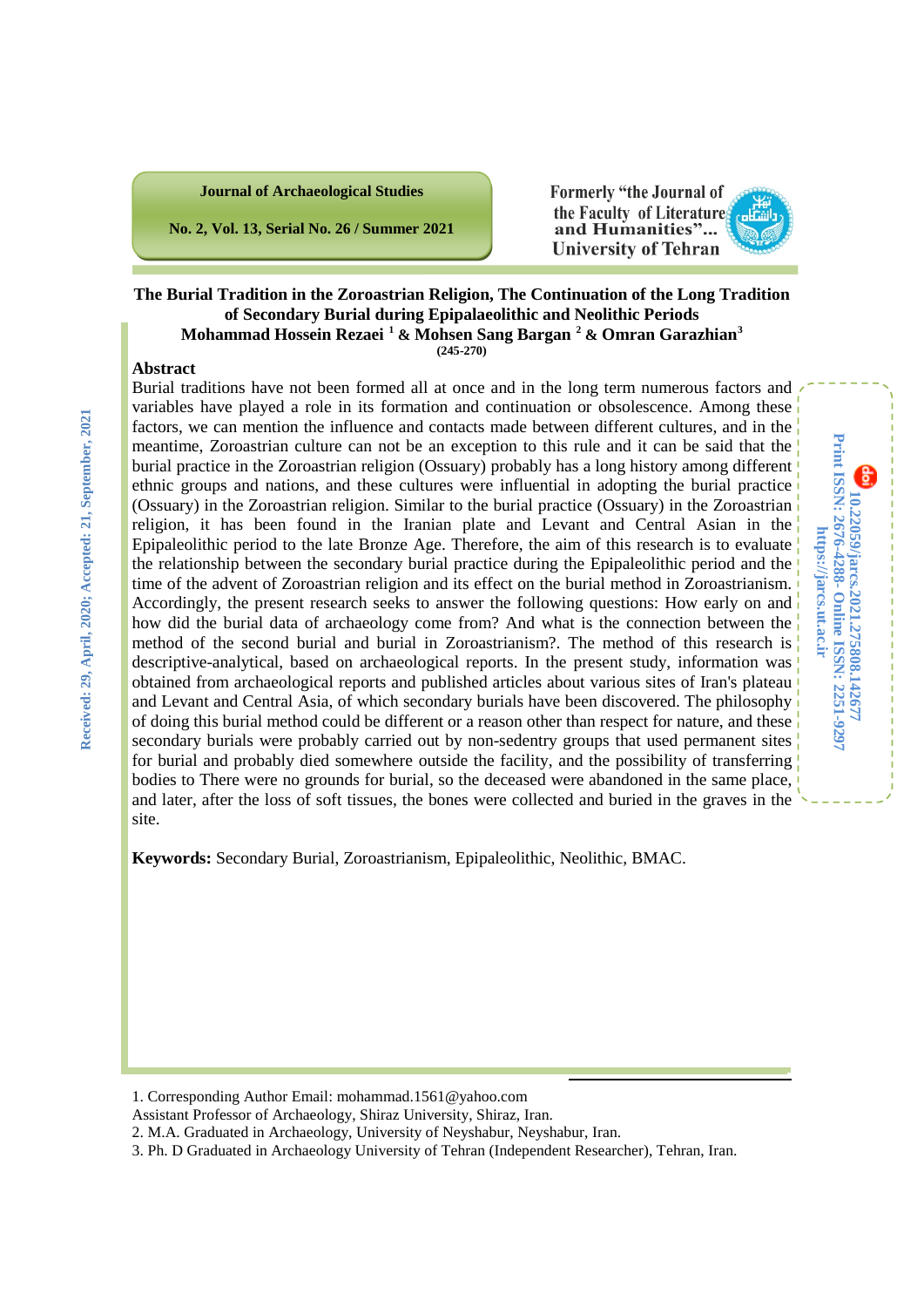#### **The Burial Tradition in the Zoroastrian Religion, The Continuation of the Long Tradition of Secondary Burial In ……../246**

#### **1.Introduction**

The burial practice among Zoroastrians has been such that, The dead were placed on top of a mountain so that their bodies could be eaten by carnivores, and after the meat was separated from the bones by carnivores and wild animals, the bones were collected and buried in a place intended for burial. Until the last century, this tradition has been common among the Zoroastrians of Iran (Modi. 1937: 57). It can be said that the burial method (secondary burial) that was formed in the epipaleolithic period, slowly with the formation of the Zoroastrian tradition, somehow these burial rites left `1their effects on this burial tradition. Secundary burial practice is also observed among different cultures, such as the Iranian plateau, the Levant and Central Asia in the Neolithic and chalcolithic periods, As well as at the late Bronze Age (Bactria–Margiana Archaeological Complex or BMAC Culture) (Sarianidi .2007: 297), and ultimately accepted as a common funeral tradition in the Zoroastrian religion. Similar to these funeral traditions, today prevail in the region of Mongolia and Tibet, which are known as heavenly burials. Therefore, the purpose of this research is to study the background and history of Zoroastrian burial practices from the Epipalaeolithic and Neolithic era, and the connection of the funeral tradition in the Zoroastrian ritual with the secondary burial practice. The method of this research is descriptive-analytical. In the present study, information was obtained from archaeological reports and published articles about various sites of Iran's plateau and Levant and Central Asia, with only secondary burials discovered. Finally, the questions have been answered by analyzing the information and evidence obtained in different areas. In this study, the methods of the secondary burial were studied from the beginning to the end of the Chalcolithic in the Iranian plateau, and then compared with the contemporary site outside the Iranian plateau, where the secondary burial was discovered, and then examined the secondary burial was dealt with Late bronze age (BMAC) in the Central Asian, in order to assess the evolution of secondary burial practices, traditions, beliefs and funerals in these areas. In Iran, from the epipalaeolithic period in the Hutu cave in Behshahr, and in the Neolithic period, from the sites of Chogha Sephid, Ali kosh, Ganj Dareh, Guran and Hajji Firuz (Figures 1-2) (unlike other Neolithic settlements of Iran, much information was obtained about burial practices from the site. The most commonly burial method used in these sites is the use of dakhma storeroom in the corner of a room inside which the bones have been discovered), and during the chalcolithic period, from the Choga Sofla of Behbahan and the Tape Hissar Damghan, and during the Bronze Age from Hasanlu and Gilavan Cemetery in northwestern Iran, and in the shahrak-e Firuzeh Neyshabur, a secondary burial It has been discovered. In the Levant region during the epipalaeolithic, Neolithic and chalcolithic periods, many secondary burial have been discovered from various sites(Grindell .1998: 144; Galili et al. 2005: 8; Erdem .2006: 26-28). In the Central Asian region, a secondary burial site was also found on some of the chalcolithic sites. Also, during the bronze period in this area, the secondary burial has also been identified in some cemeteries of the BMAC culture (Figure 7) (Sarianidi. 2007: 166). In the oldest part of the Vendidad, it has already been referred to the" secondary grave" - a simple pit, in which the dead body was placed before it was buried. The excavations of the Gounor's northern palace revealed that there was a "Dakhma" in the royal residence. According to the information presented in this article, the method of secondary burial in Iran and beyond Iran from the Epipalaeolithic and Neolithic periods seems to refer to some of the rituals whose most famous name is the burial method in the Zoroastrian religion. Secondary burials in Iran, during the epipalaeolithic, neolithic and chalcolithic periods, and in the Levant region during the Natufian period, then in the Neolithic and chalcolithic periods, and in Central Asia during the bronze period, are somewhat similar to those of Zoroastrian burials. This is how often after the destruction of soft tissues, bone remains were buried in the soil, and the philosophy of doing this burial method could have been different or a reason other than respect for nature, because at the same time burial in these sites Incipient is also found. As previously mentioned, secondary burials were probably carried out by non-sedentary groups that used permanent sites for burial and probably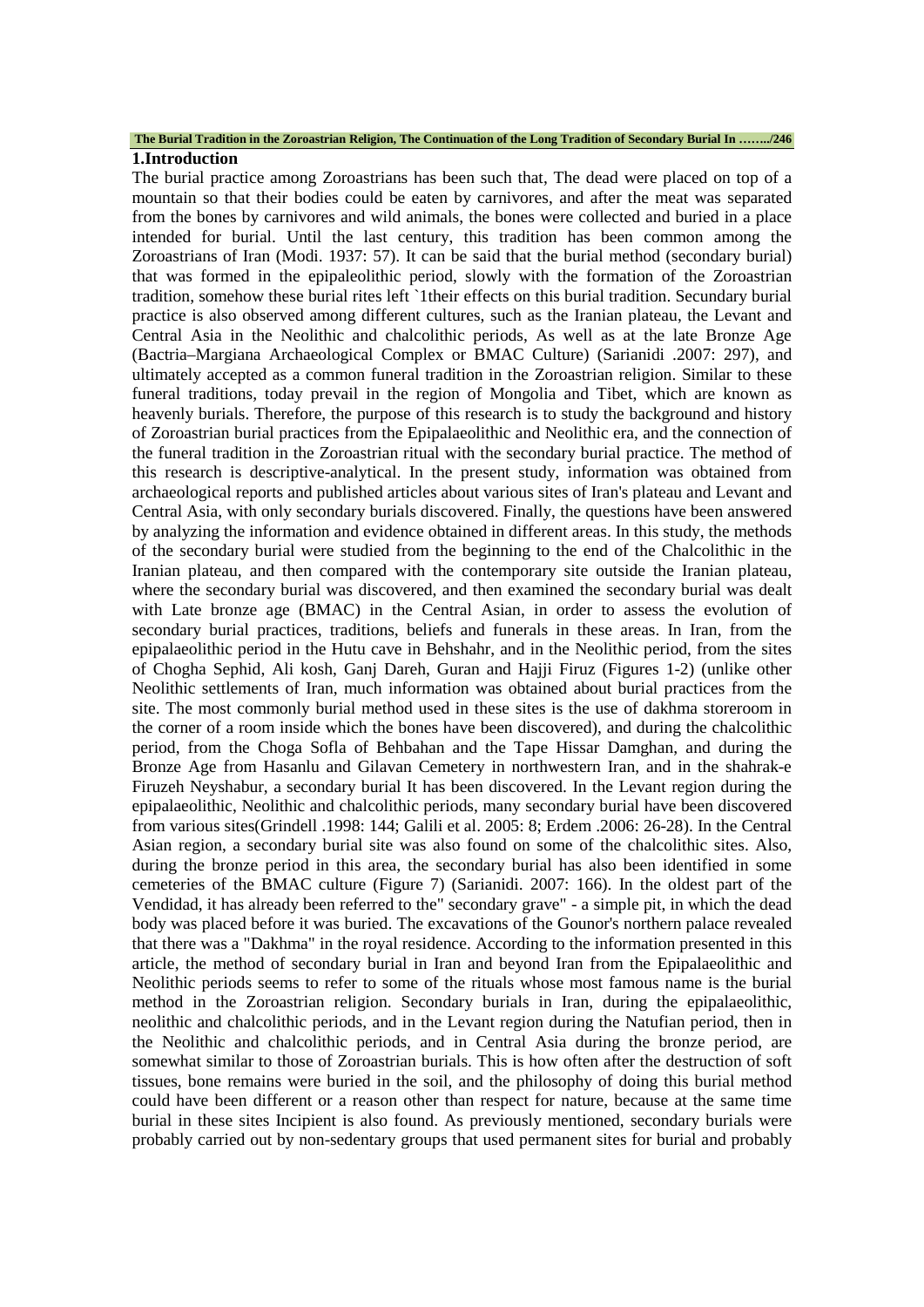#### **247/ Journal of Archaeological Studies No. 2, Vol. 13, Serial No. 26 / Summer 2021**

died somewhere outside the facility, and the possibility of transferring bodies to There were no grounds for burial, so the deceased were abandoned in the same place, and later, after the loss of soft tissues, the bones were collected and buried in the graves in the site.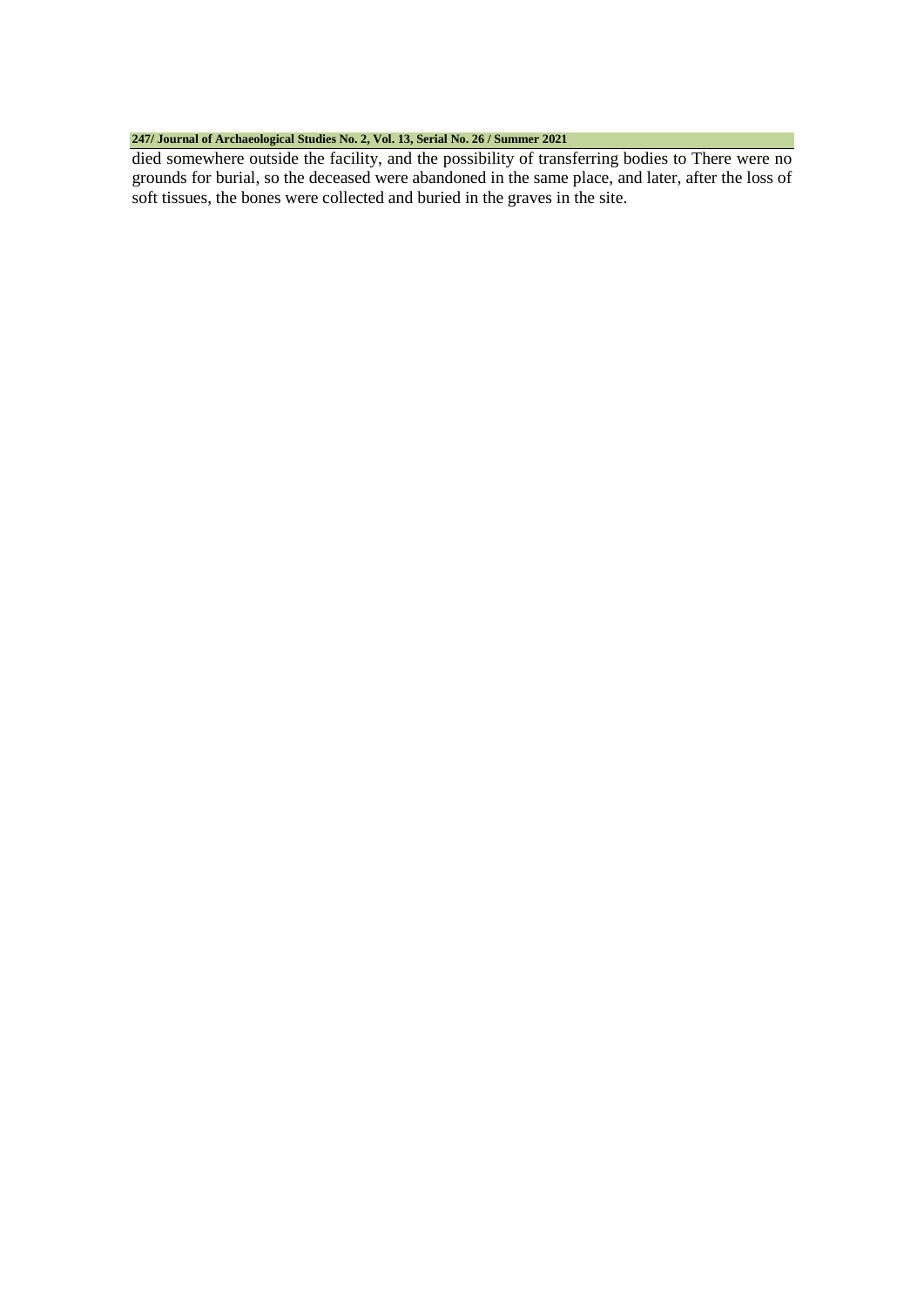**سنتهاي تدفین در آئین زرتشتیگري، تداوم سنت دیرپاي تدفین ثانویۀ دوره فراپارینهسنگی و** 

**نوسنگی**

**1 محمدحسین رضایی استادیار باستانشناسی دانشگاه شیراز، شیراز، ایران. محسن سنگ برگا[ن](#page-3-0) دانشآموخته کارشناسی ارشد باستانشناسی دانشگاه نیشابور، نیشابور، ایران. عمران گاراژیان دانشآموخته دکتري باستانشناسی دانشگاه تهران، (پژوهشگر مستقل)، تهران، ایران.** تاریخ دریافت: 1398/04/30؛ تاریخ پذیرش: 1400/06/30

#### **چکیده**

سنتهاي تدفین یکباره شکل نگرفتهاند و در بلندمدت عوامل و متغیرهاي پرشماري در شکلگیري و تداوم یا منسوخ شدن آن نقش داشتهاند. در بین این عوامل میتوان به تأثیرگذاري و تماسهاي صورت گرفته بین فرهنگهاي مختلف اشاره نمود و در این میان فرهنگ زرتشتی گري نیز نمیتواند از این قاعده مستثنا باشد و میتوان گفت، شیوه تدفین در دین زرتشتی (استودان) احتمالاً داراي پیشینه کهنتري در بین اقوام و ملل مختلف بوده است و این فرهنگها در اتخاذ شیوة تدفین (استودان) در دین زرتشت تأثیرگذار بودهاند. همانندهایی براي شیوههاي تدفینی (استودان) در دین زرتشتی، در دورههاي فراپارینهسنگی تا اواخر عصر مفرغ در فلات ایران و خارج از آن، از منطقه لوانت (مدیترانه شرقی) و آسیاي مرکزي (ماوراءالنهر) مشاهده میشود. این پژوهش به ارزیابی و بررسی مشابهتهاي شیوه تدفین ثانویه از دوره فراپارینهسنگی تا ظهور دین زرتشتی و تأثیر آن بر شیوة تدفین در آئین زرتشتی میپردازد. بر این اساس، پژوهش پیش رو در پی پاسخ به پرسشهاي زیر است: بر اساس دادههاي باستانشناختی تدفین ثانویه از چه زمانهایی در فرهنگ انسان پدیدار شده و به چه صورتی انجام میگرفته است؟ این نوع تدفین با چه آیینهایی مشابهتهایی دارد؟ و چه ارتباطی میان شیوه تدفین ثانویه با شیوه تدفین در آئین زرتشت وجود دارد؟ روش انجام این پژوهش بهصورت توصیفی – تحلیلی است. در پژوهش حاضر اطلاعات لازم از گزارشهاي باستانشناختی و انتشارات، گردآوريشده است و در نهایت با تجزیهوتحلیل اطلاعات و شواهد موجود، به پرسشهاي مطرحشده، پاسخدادهشده است. تدفینهاي ثانویه دورههاي فراپارینهسنگی و نوسنگی در ایران و منطقه لوانت، شباهتهایی با شیوة تدفین در دین زرتشتی دارند. ممارست سنت شیوه تدفین ثانویه به نظر میرسد فراتر از احترام به طبیعت بوده، همچنین به نظر میرسد این شیوه در بین گروههاي غیر یکجانشین رایج بوده است که مردگان را در محل استقرار دفن میکردند. احتمالاً این افراد در جایی خارج از محل استقرار فوتشدهاند و امکان انتقال اجساد به محوطه جهت تدفین وجود نداشته است، بنابراین متوفیان در همان محل رها میشدهاند و بعدها بعد از بین رفتن بافتهاي نرم، استخوانها جمعآوريشده و در محوطه در قبور دفن میشدهاند. **واژههاي کلیدي:** تدفین ثانویه، آئین زرتشت، فراپارینهسنگی، نوسنگی، BMAC.

#### **.1 مقدمه**

تعیین جنبههاي غیرمادي فرهنگهاي پیشازتاریخ به دلیل نبود رهیافتهاي تئوریک و روششناختی مناسب یکی از پیچیدهترین شاخههاي پژوهشی باستانشناسی به شمار میرود. برخلاف جنبههاي مادي که از آنها نشانههاي آشکاري در کاوشهاي باستانشناسی هویدا میشود، شواهد مربوط به بخشهاي غیرمادي یا اعتقادي فرهنگها بهندرت از کاوشهاي باستانشناسی به دست میآیند. در عینحال، بدون تبیین جنبههاي غیرمادي فرهنگهاي پیشازتاریخ، هرگونه تحلیلی از این فرهنگهاي باستانی یکسویه خواهد بود (طلایی، :1381 174). نگرش متفاوت به موضوع مرگ از ادوار پیشازتاریخ تاکنون، موجب رعایت الگوهاي متفاوتی در شیوههاي تدفین شده است. تنوع در کیفیت و کمیت اشیایی که به همراه جسد به خاك سپردهشده و حالت

1

<span id="page-3-0"></span>.1 رایانامۀ نویسندة مسئول: com.yahoo@.1561mohammad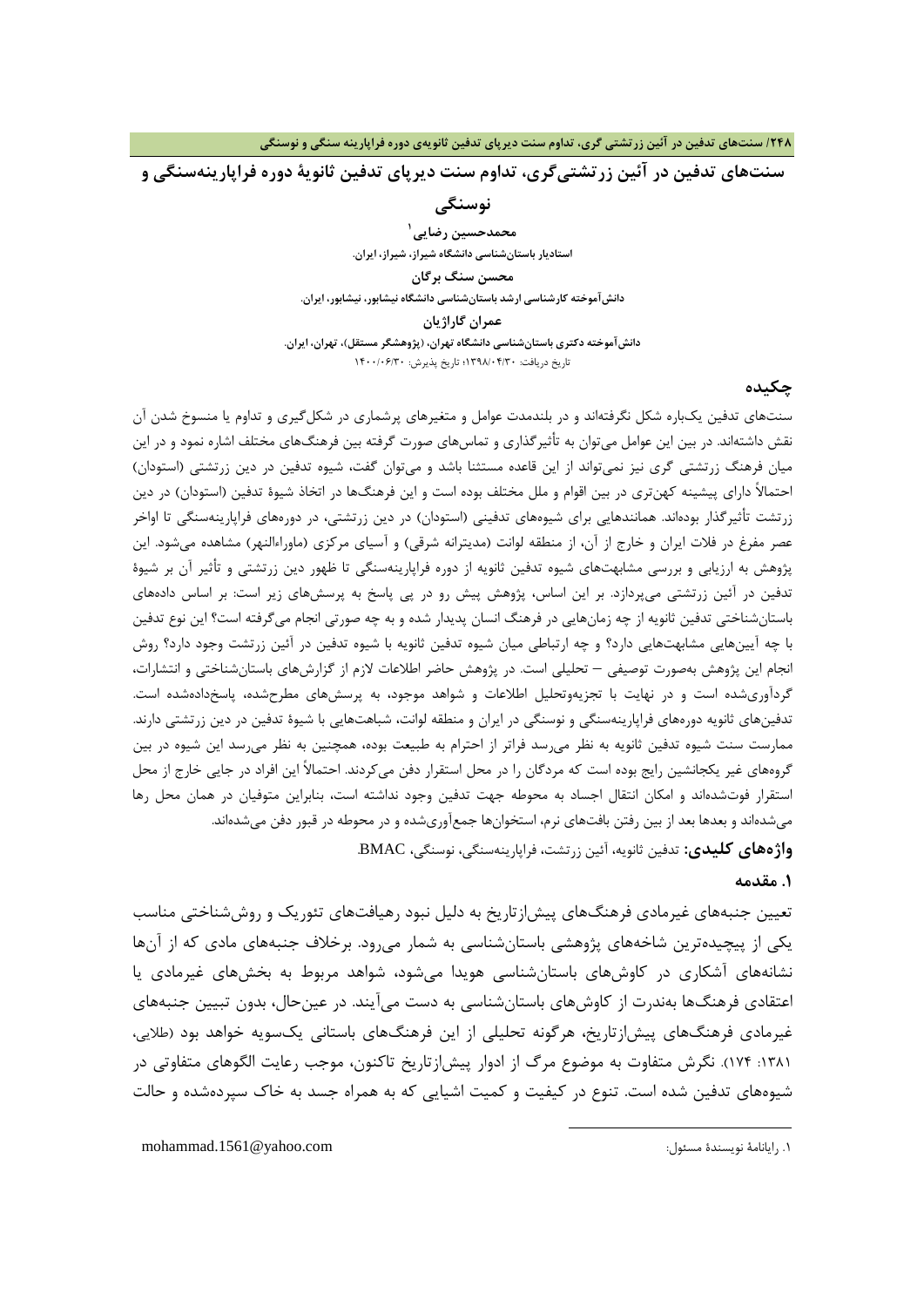### **، دورهي ،13 شمارهي ،2 تابستان <sup>1400</sup> / <sup>249</sup>** � ی نا� �طا با� تان �عات

سر، بدن، دستان و پاهاي جسد و نحوه معماري، نشاندهنده گوناگونی نظامهاي اعتقادي، سازمانهاي اجتماعی و سیاسی و روابط اقتصادی در فرهنگهای مختلف هست (فیروزمندی و لباف خانیکی، ۱۳۸۵: ۶۸). همچنین قبور و شیوهاي تدفین اطلاعات بسیار زیادي در زمینۀ گاه نگاري، قومنگاري، انسانشناسی، روابط اجتماعی و اقتصادي و طبقات اجتماعی در اختیار پژوهشگران قرار میدهند. مطالعه و بررسی طبقات اجتماعی یک رهیافت ریشهدار در باستانشناسی است (1957 .Childe(؛ اما به دنبال انتشار کتاب «چشماندازهاي نوین در باستانشناسی» در سال 1968 توسط بینفورد(1968 .Binford and Binford( پژوهشهاي نسبتاً زیادي درباره سنتهاي تدفینی و ابعاد مختلف آن صورت گرفته است. در اوایل دهه هفتاد میلادي در آمریکاي شمالی اینگونه مطالعات اهمیت بسیار زیادي پیدا کرد و نهایتاً جایگاه ویژهاي در چهارچوب روشها و تئوريهاي باستانشناسی پیدا نمود (1981 .Brown(. بر اساس نظر براون، براي بررسی دقیقتر جایگاه اجتماعی متوفی علاوه بر یافتههاي همراه وي باید به موقعیت تدفین نیز توجه کرد، چون در غیر این صورت ممکن است در تحلیلها خطاهایی رخ دهد. بهعنوان مثال در مواردي ممکن است پیچیدگی روند شیوههاي تدفین مانند تغییر یکفاز یا گذر از یک مرحلهبهمرحله دیگر، بهعنوان وجه تمایز جایگاه اجتماعی به شمار آید (37 1981: .Brown(.

آرتور آلن ساکس <sup>י</sup>در پایاننامه دکترای خود تحت عنوان ابعاد اجتماعی رفتارهای تدفینی، فرضیههایی را در خصوص ارتباط اجتماعی بین تدفینها و ساختار جامعه مطرح نموده است. فرضیههاي ارائهشده توسط ساکس تا حدودي مشابه نظرات بینفورد است که در این خصوص هشت فرضیه مطرح نموده است، بر طبق اولین فرضیه اگر شباهتهاي ثابتشدهاي بین تدفینهاي مربوط به فرهنگهاي مختلف وجود داشته باشد، این شباهتها انعکاسی از ساختار اجتماعی هستند که آنها را ایجاد کرده است (1970 .Saxe(. از سوي دیگر اینگونه مطالعات زمینههاي لازم را در شفافسازي نظریهها و مسائل روششناختی باستانشناسی فراهم آورد (1994 .Renfrew(. باستانشناسی جدید یا روندگرا در مطالعه شیوههاي تدفین متکی بر رویکرد علمی است و درعینحال، به مطالعه شیوههاي تدفین بین- فرهنگهاي مختلف براي فهم تنوع تدفینها و کارکردشان در میان گروهها میپردازد (49 :Trigger. 1989: 302; Saxe. 1970).

 اولین مشخصهاي که در ارتباط با تدفین از آن استفاده میشود، موقعیت قرارگیري تدفین است. موقعیت یا شیوه قرارگیري یک جسد در داخل قبر میتواند به شیوههاي مختلفی مانند به پشت خوابیده، خوابیده به یکطرف و یا حتی بهصورت نشسته و ایستاده باشد (6 1999: .Pearson(. نوع تدفین میتواند بهصورت خاكسپاري باشد که شامل تدفین اولیه (شامل استخوانها و اسکلت انسانی بهصورت کامل و یا تقریباً کامل) و تدفین ثانویه (شامل استخوانهاي پراکنده هستند و معمولاً اسکلت انسانی بهدستآمده فاقد تمامی استخوانهاي یک اسکلت کامل است) و یا دفن جمجمه بهتنهایی که میتواند یکی از شیوههاي تدفینی باشد (111-112 1998: .Grindell(. شیوه دیگر جسد سوزي است. سوزاندن جسد معمولاً روش پیچیدهتري نسبت

<span id="page-4-0"></span> $1$  Artur Alan sax  $\overline{\phantom{a}}$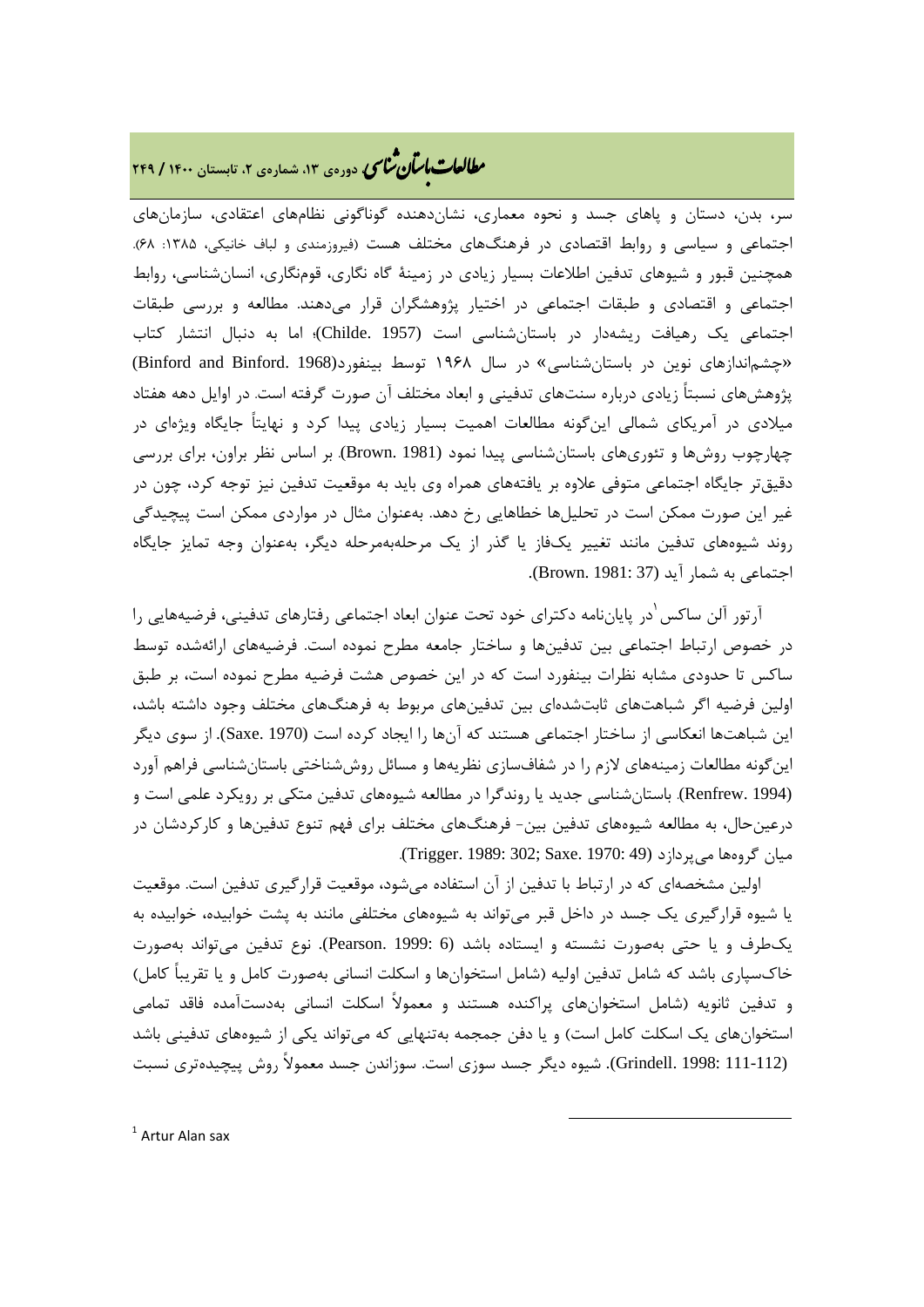**/250 سنتهاي تدفین در آئین زرتشتی گري، تداوم سنت دیرپاي تدفین ثانویهي دوره فراپارینه سنگی و نوسنگی**

به خاكسپاري است. زمان و کار بیشتري معمولاً به سوزاندن اختصاص مییابد؛ این فرآیند شامل جمعآوري چوب، قرار دادن بدن، مراقبت از آتش و جمعآوري بقایاي آن است (6-7 1999: .Pearson(. مشخصه دیگر که در ارتباط با تدفینها از آن استفاده میشود، وضعیت قرارگیري فرد متوفی در ارتباط با دیگر افراد دفن شده است که ممکن است بهصورت تدفینهاي انفرادي و یا تدفینهاي گروهی باشد که براي آنها از واژه انفرادي یا تکی و همچنین ترکیبی و یا چند نفره استفاده میشود.

 سنتهاي تدفین یکباره شکل نگرفتهاند و در بلندمدت عوامل و متغیرهاي پرشماري در شکلگیري و تداوم یا منسوخ شدن آن نقش داشتهاند. در بین این عوامل میتوان به تأثیرگذاري و تماسهاي صورت گرفته بین فرهنگهاي مختلف اشاره نمود و در این میان فرهنگ زرتشتی گري نیز نمیتواند از این قاعده مستثنا باشد و میتوان گفت، شیوه تدفین در دین زرتشتی (استودان) احتمالاً داراي پیشینه کهنتري در بین اقوام و ملل مختلف بوده است و این فرهنگها در اتخاذ شیوه تدفین (استودان) در دین زرتشت تأثیرگذار بودهاند. البته لازم به ذکر است این تنها شیوه تدفین در دوره ساسانی نبوده است و شیوههاي تدفینی مختلفی در این دوره مشاهده میشود (توفیقیان و باستانی، ۱۳۹۵: ۱۸-۲۴). چنانکه در شرح شیوه دفن مردگان زرتشتی نقلشده است که مردگان را بر بالاي کوه قرار میدادند تا اجساد آنها توسط لاشخورها خورده شود و پس از جدا شدن گوشت از استخوان توسط لاشخورها و حیوانات وحشی، استخوانها جمع و در محلی که جهت تدفین استخوانها در نظر گرفتهشده بود دفن میشدهاند و تا قرن اخیر نیز این سنت در میان زرتشتیان ایران مرسوم بوده است (57 1937: .Modi(. طبق متون وندیداد، در معرض قرار دادن جسد در هواي باز براي تمام زرتشتیان اجباري بوده است، اما ساخت مکانی براي استخوانها تنها براي ثروتمندان مرسوم بوده و افرادي با استطاعت مالی کم میتوانستند پس از عرضه داشت جسد، استخوانها را بر زمین باقی بگذارند؛ بنابراین، پیش از آنکه استخوانها در استودان قرار بگیرند، جسد را در محلی روباز قرار میدادند تا روح از آن خارج شود. مکان ساختهشده براي این عمل، «برج خاموشان» نامیده میشود. از نمونۀ آثار منسوب به برج خاموشان، برج مدوري دربندیان درگز است که داراي چاهی با عمق حدوداً 80 سانتیمتر در کف بنا است (حیدر پور و رهبر،  $\Lambda$ A $\gamma$  : 17 $\Lambda$ A $\Lambda$ 

 دخمههاي اولیه زرتشتی بناهاي سادهاي بودند که بهطور طبیعی یعنی با استفاده از عارضه کوهها شکلگرفته بودند. سپس دخمههاي دستساز پدید آمد که بیشتر مربوط به دورة اسلامی است. این دخمههاي دستساز که دیواري استوانهاي از خشت و سنگ داشتند، به برج معروفاند. جایگاه این دخمهها نواحی گرم و خشک فلات مرکزي ایران بود که به سبب شرایط آب و هوایی، محیطی مناسب براي خشکاندن اجساد محسوب می شدند (عنایتی زاده و آموزگار، ۱۳۹۶: ۹۵). در هند با شکل گیری جامعه زرتشتیان ایرانی موسوم به پارسیان، بسیاري از آداب و سنن آیین زرتشتی احیا شد. در 1300 میلادي پارسیان بنا بر نیاز جامعه آن روز زرتشتی، نخستین دخمه را در شهر بروج<sup>ا</sup>در ایالت گجرات ساختند. کمکم بهموازات رونق اقتصادی و رشد جمعیت، دخمههاي پارسی در نواحی زرتشتی نشین فزونی یافت (2-27 1954: .Paymaster(.

<span id="page-5-0"></span> شیوه تدفین ثانویه در دوره فراپارینهسنگی، از غار هوتو (2013:1-9 .Mcauley (و در دوره نوسنگی از)، علی کش (246 :Voigt. 1983) عوران (246 Weeks. 2013: 52) و حاجیفیروز (Voigt. 1983

**.**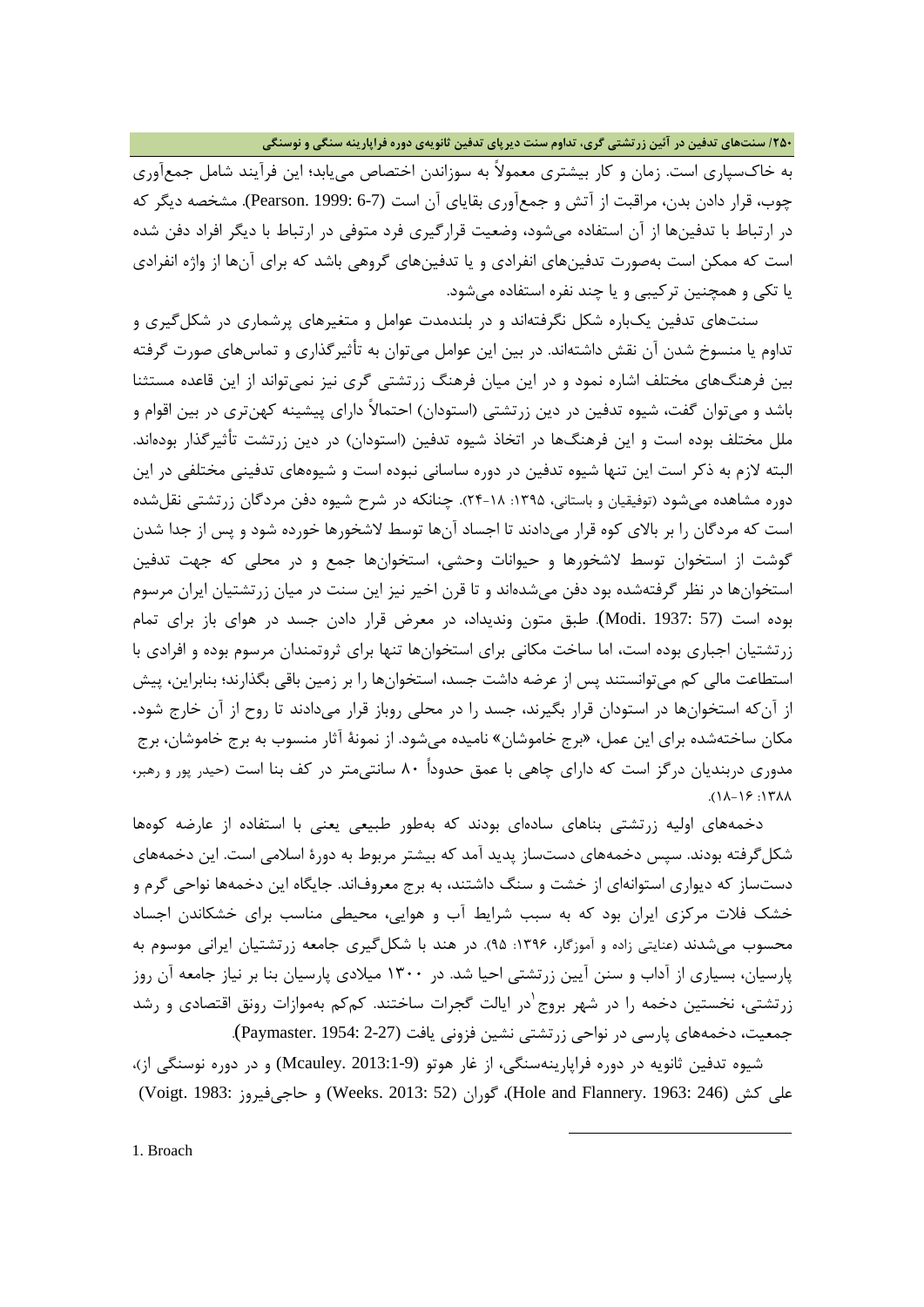# **، دورهي ،13 شمارهي ،2 تابستان <sup>1400</sup> / <sup>251</sup>** � ی نا� �طا با� تان �عات

(9[1](#page-21-0)-70 در ایران شناسایی شده است. در خارج از ایران، در منطقه لوانت ب شیوه تدفین ثانویه در دوره ناتو فیان و سپس در میان فرهنگهای نوسنگی این منطقه گزارششده است، از جمله از محوطه اتلیت- یام<sup>۱</sup> در ساحل شرق فلسطین اشغالی نوعی تدفین ثانویه گزارششده است که در آن استخوانها پس از جداسازي گوشت از بدن، دفن شدهاند ([2](#page-6-1)005 .Galili et al). همچنین در محوطه باستانی چاتال هویوک <sup>۱</sup> در ترکیه نیز یکی از پرکارترین تصاویر ترسیمشده بر روي دیوارها مربوط به کرکس است که در حال نوك زدن به اجساد انسانهایی هستند که سر آنها از بدنشان جداشده است. تدفینهاي ثانویه یافت شده از این محوطه، شاهدي بر این مدعاست (1967 .Mellart(. میتوان گفت شیوه تدفینی که در دوره فراپارینهسنگی (شیوه تدفین ثانویه) شکل گرفت، بهآرامی در طی دورههاي نوسنگی و مس و سنگی میان فرهنگهاي مختلف ازجمله در فلات ایران، منطقه لوانت، آسیاي مرکزي و همچنین در دوران مفرغ و آهن در ایران و در اواخر عصر مفرغ (مجموعه باستانشناختی مروي- بلخی BMAC (تداوم مییابد. سپس با شکلگیري سنت زرتشت گري، به نحوي این شیوه تدفینی اثراتی بر شیوه تدفین در آئین زرتشتی گري بجاي گذاشت. لذا هدف این پژوهش، بررسی پیشینه تدفین ثانویه از دوران فراپارینهسنگی و نوسنگی و ارتباط سنت تدفین در آئین زرتشت با شیوه تدفین ثانویه است. بر این اساس، پژوهش حاضر در پی پاسخ به پرسشهاي زیر است: بر اساس دادههاي باستانشناختی تدفین ثانویه از چه زمانهایی در فرهنگ انسان پدیدار شده و به چه صورتی انجام میگرفته است؟ وجود تدفینهاي ثانویه بر چه آئین یا آیینهایی اشاره دارد؟ چه ارتباطی بین سنت تدفین ثانویه از دوران فراپارینهسنگی به بعد با شیوه تدفین در آئین زرتشتی وجود دارد؟

 در اینجا لازم است تعریفی از تدفین ثانویه و همچنین دفن مجدد (مرده گذاري مجدد) ارائه دهیم. در شیوه تدفین دفن مجدد (مرده گذاري مجدد) بعد از دفن متوفی و سپري شدن مدتزمانی از دفن شخص، گور بازگشاییشده و جسد یا اجساد دیگري در گور قرار داده میشده است. به جهت قرار دادن جسد شخص جدید، استخوانهاي جسد قدیمیتر در گوشهاي از گور قرار میگرفته و جسد شخص جدید در گور قرار داده میشده و این روند ممکن بود چند بار در یک گور تکرار شود و این امر سبب میشد استخوانهاي قدیمیتر در گور پراکنده شوند. نمونههایی از این شیوه تدفین در حاجیفیروز و گورستانهایی از دوره ایلام قدیم و میانه در زاگرس، همچون گورستان لما و گورستان ده دومن گزارششده است (1983:70-91 .Voigt(. اما آنچه در تدفین ثانویه اتفاق میافتد، قرار دادن جسد در یک محوطه باز است که بعد از جدا شدن بافتهاي نرم از استخوان، باقیمانده جسد در محل دیگري در داخل قبور، استودان، یا خمره و ...قرار داده میشده و معمولاً بخشی از استخوانهاي ریز جسد طی این فرآیند مفقود میشدهاند که این نوع تدفین، بهعنوان تدفین ثانویه شناخته میشود. در این پژوهش شیوه تدفین ثانویه مدنظر قرارگرفته، هرچند در صورت وجود شواهدي از شیوه مرده گذاري مجدد در محوطههاي ذکرشده، به این شیوه تدفینی نیز اشارهشده است. **.2 پیشینۀ پژوهش**

 $\overline{a}$ 

<span id="page-6-1"></span><span id="page-6-0"></span>1. Altit-Yam 2. Catal Huyuk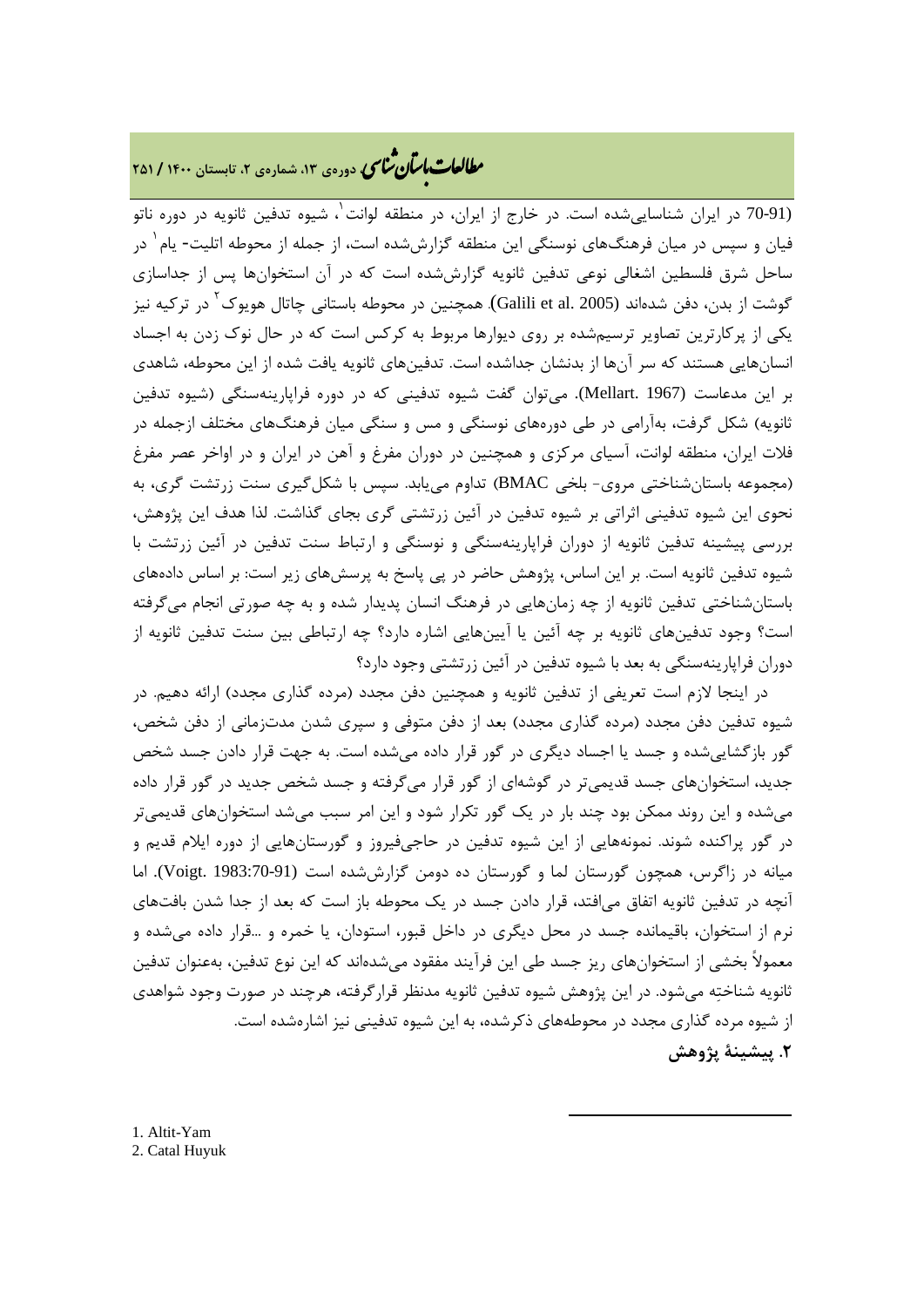#### **/252 سنتهاي تدفین در آئین زرتشتی گري، تداوم سنت دیرپاي تدفین ثانویهي دوره فراپارینه سنگی و نوسنگی**

بهطورکلی مطالعات صورت گرفته بر روي شیوههاي تدفین در اوایل قرن نوزدهم میلادي بهوسیله ورساي (1843 .Worsaae(، بر روي محوطههاي تدفینی دانمارك صورت گرفت و بهوسیله هرتز (1907 .Hertz (در تلاش براي درك سازمانهاي اجتماعی جوامع گذشته اما برحسب ذهنیات ادامه یافت (1927 .Kroeber(. جایگاه اجتماعی در شیوههاي تدفین بهعنوان، ترکیبی از هویت اجتماعی حفظشده فرد متوفی در زمان زندگی و در نظر گرفتن جایگاه مناسب پس از مرگ معرفیشده است (17 1971: .Binford(؛ بنابراین شیوههاي تدفین ممکن است بازتاب پیچیدگی جامعه بهعنوان پیشنهاد بعدي باشد که توسط تینتر مطرحشده است (106 1978: .Tainter(. وي عنوان کرد که در تدفین بیشتر انرژي، صرف رتبهبندي اجتماعی، اغلب فردي شده است. اندازه قبر، سرمایهگذاري نیروي کار در ساخت قبر، آمادهسازي و موقعیت بدن، تعداد و نوع اشیاء داخل قبر، همگی از ویژگیهاي قابلسنجش هستند (110-114 1977: .Tainter(.

 مطالعه انجامشده در خصوص تدفین در ایران غالباً بهصورت بررسی شیوه تدفین در یک دوره زمانی صورت گرفته که در بخشیهایی از آنها به تدفینهاي ثانویه نیز اشارهشده است، ازجمله میتوان به پایاننامه کارشناسی ارشد احمد چایچی امیر خیز که بررسی شیوههاي تدفین در دوران نوسنگی در ایران پرداخته است (چایچی، 1375) و همچنین پژوهشی که توسط حسن طلایی در خصوص بررسی سنتها و شیوههاي تدفین در عصر آهن ایران انجامگرفته، اشاره نمود (طلائی، 1381)؛ اما تدفینهاي ثانویه یا استودانی، اولین بار توسط لوئی واندنبرگ شناسایی و معرفیشدهاند (1953 .Berghe-Vanden (و بعدها توسط دیتریش هوف تعداد بیشتري از این تدفینها در استان فارس شناسایی و معرفی شدند (1992 .Huff(. یکی از پژوهشهاي مهم صورت گرفته در خصوص بررسی شیوههاي تدفین، توسط ترومپلمن انجامشده که به مطالعه قبور و آئین تدفین در دوره ساسانی پرداخته است (ترومپلمن، 1372). اخیراً نیز پژوهشهایی در خصوص شیوه تدفین ثانویه صورت گرفته است، از جمله میتوان به پژوهشی بر سنتهاي تدفین از دوران هخامنشی تا ساسانی در استان فارس (جعفري، 1388)، بررسی شیوه تدفین دوره ساسانی در سواحل خلیجفارس (توفیقیان و باستانی، 1395) و بررسی سنتهاي تدفینی در دوران ساسانی (شعرباف و نظری، ۱۳۹۶) و در قلمرو مجموعه باستانشناختی بلخ-مرو BMAC) پژوهشهایی که توسط ساریانیدي بر روي تدفینهاي ثانویه صورت گرفته، اشاره نمود (2007 .Sarianidi(. لازم است اشارهکنیم که تاکنون پژوهش مستقلی بر روي سنت و شیوههاي تدفین ثانویه و سیر تحول آن در طی دورههاي مختلف و یا تأثیر آن بر شیوه تدفین در دین زرتشتی، چه در ایران و یا خارج از ایران صورت نگرفته و پژوهش حاضر اولین پژوهش صورت گرفته در این زمینه است.

#### **.3 روش پژوهش**

مطالعات شیوههاي تدفین، زمینه بالقوه بازسازي فرهنگ گذشته، بخصوص سازمان اجتماعی و عناصر تشریفاتی را فراهم میکند. هدف از این پژوهش بررسی و مطالعه تدفینهاي ثانویه (در ایران و خارج از ایران) و سیر تحول آن درگذر زمان و همچنین تأثیر این سنت تدفینی بر آئینهاي تدفین در دین زرتشتی است. روش انجام این پژوهش بهصورت توصیفی– تحلیلی است. جامعه آماري ما محوطههاي مانند هوتو، علی کش، گوران و حاجیفیروز و چغاسفید، چگاسفلی و تپه حصار در ایران و ابوهریره<sup>٬</sup>، عین غزال<sup>۲</sup>، التیت-یام و

 $\overline{a}$ 

<span id="page-7-1"></span><span id="page-7-0"></span>1. Abu Hureyra 2. Ain Ghazal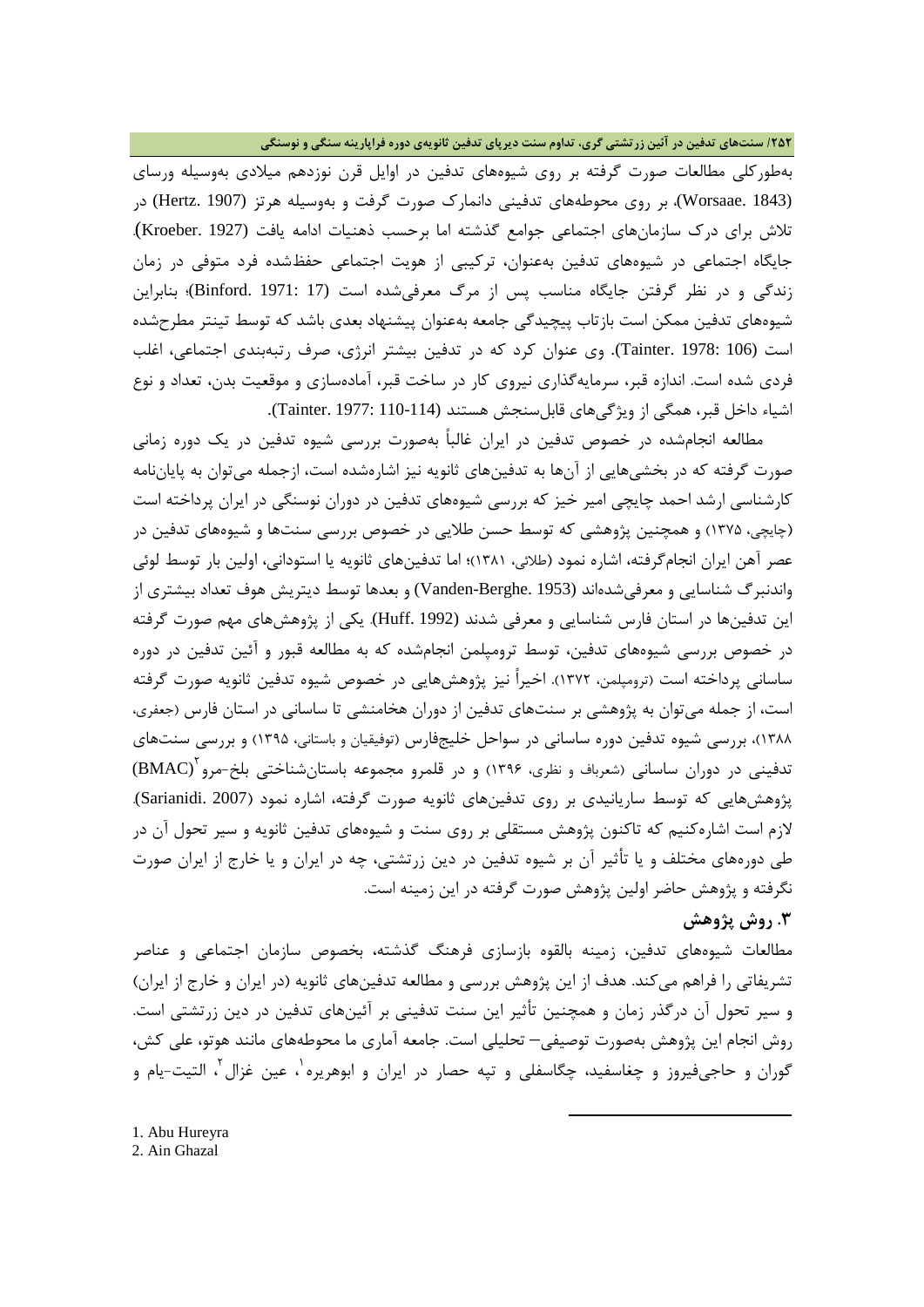## **، دورهي ،13 شمارهي ،2 تابستان <sup>1400</sup> / <sup>253</sup>** � ی نا� �طا با� تان �عات

جريکو ٰ، غار پقتين ٰو محوطه گونور ٰدر خارج از ايران (امروزي) است. در پژوهش حاضر اطلاعات لازم از گزارشهاي باستانشناختی و مقالات منتشرشده در خصوص محوطههاي مختلف فلات ایران و منطقه لوانت (در دورههاي فراپارینهسنگی، نوسنگی و مس و سنگی) و آسیاي مرکزي در عصر مفرغ جدید (BMAC (که فقط تدفینهاي ثانویه از آنها کشفشده، حاصلشده است؛ و در نهایت با تجزیهوتحلیل اطلاعات و شواهد یافت شده مربوط به شیوههاي تدفینی به پرسشهاي مطرحشده، پاسخدادهشده است.

#### **.4 شیوههاي تدفین ثانویه در فلات ایران**

با بررسی تدفینهاي کشفشده از غارهاي کمربند و هوتو تا حدودي میتوان به شیوه و رفتار صورت گرفته با مردگان در دوره فراپارینهسنگی پی برد. تدفین یا بقایاي انسانی شماره 1 غار هوتو (شهرستان بهشهر) در کناره و نزدیک به دیواره غار بهدستآمده است. موقعیت منظم این دادههاي انسانی که به اعتقاد کاوشگر غار نشان از فعالیت انجامشده توسط انسانها دارد، جابجایی اتفاقی استخوانها حاکی از شیوه تدفین ثانویه است که بعد از تجزیه قسمتهایی از بدن، دادههاي استخوانی جمعآوريشده و در این محل دفن شدهاند .(Mcauley. 2013:1-9)

 در دوره نوسنگی در ایران شیوه تدفین ثانویه در چندین محوطه کشفشده است که در ادامه به آن میپردازیم. یکی از این محوطهها، محوطه علی کش است که در فاز بزمرده، تدفین ثانویه حاوي قطعات استخوانهاي حداقل سه شخص بزرگسال یافت شده است. در بالاترین نقطه فاز 1C، کپهاي از استخوانهاي دراز همراه با دادههاي گیاهی و چندین مهره ساختهشده از سنگ سفید و سه مهره از جنس سنگ فیروزه یافت شده است که همه این اسکلتها با گل اخرا آغشته شدهاند. با توجه به شناسایی این تدفینها در بالاترین نقطه فاز بزمرده، احتمال اینکه این تدفینها مربوط به فاز 2B یا فاز علی کش باشند وجود دارد، اما آثاري از چاله تدفین یافت نشده است (246 1963: .Flannery and Hole(. در فاز 2B یا دوره علی کش، سیزده تدفین ابتدایی و یک تدفین ثانویه در کف اتاقها کشفشده است. در این محوطه همچنین شیوه مرده گذاري نیز مشاهده میشود که در این فاز شامل دفن استخوانهاي حداقل سه نفر طی چند مرحله است که همراه آنها یکمهره فیروزهايرنگ، یکمهره از سنگ سبز و یک صدف آویختنی یافت شده است. این تدفینها، مشابه تدفین ثانویه اجزاء استخوانی یافت شده در فاز C1 یا دوره بزمرده است Hole and) .Flannery. 1963: 248-262)

 محوطه حاجیفیروز یکی دیگر از محوطههایی است که تدفین ثانویه از آن کشفشده است. برخلاف سایر استقرارهاي نوسنگی ایران، اطلاعات زیادي در خصوص شیوههاي تدفین از این محوطه بهدستآمده است. رایجترین شیوه تدفینی استفادهشده در این محوطه، استفاده از استودان بهصورت انبارك در گوشه یک اتاق است که در داخل آن استخوانها کشفشدهاند (70-91 1983: .Voigt(. خانههاي معمولی فاز F تا Aحاوي تدفینهاي ثانویه ترکیبی بودند که در انبارك ها قرار داشت. این انبارك ها اغلب در موقعیت انتهاي غربی اتاق محل زندگی و معمولاً در گوشه جنوبغربی ساختمان واقعشدهاند. در ابتداي کاوش این محوطه توسط یانگ،

**.** 

<span id="page-8-0"></span>1. Jerico

<span id="page-8-1"></span>2. Peqtin

<span id="page-8-2"></span>3.Gonur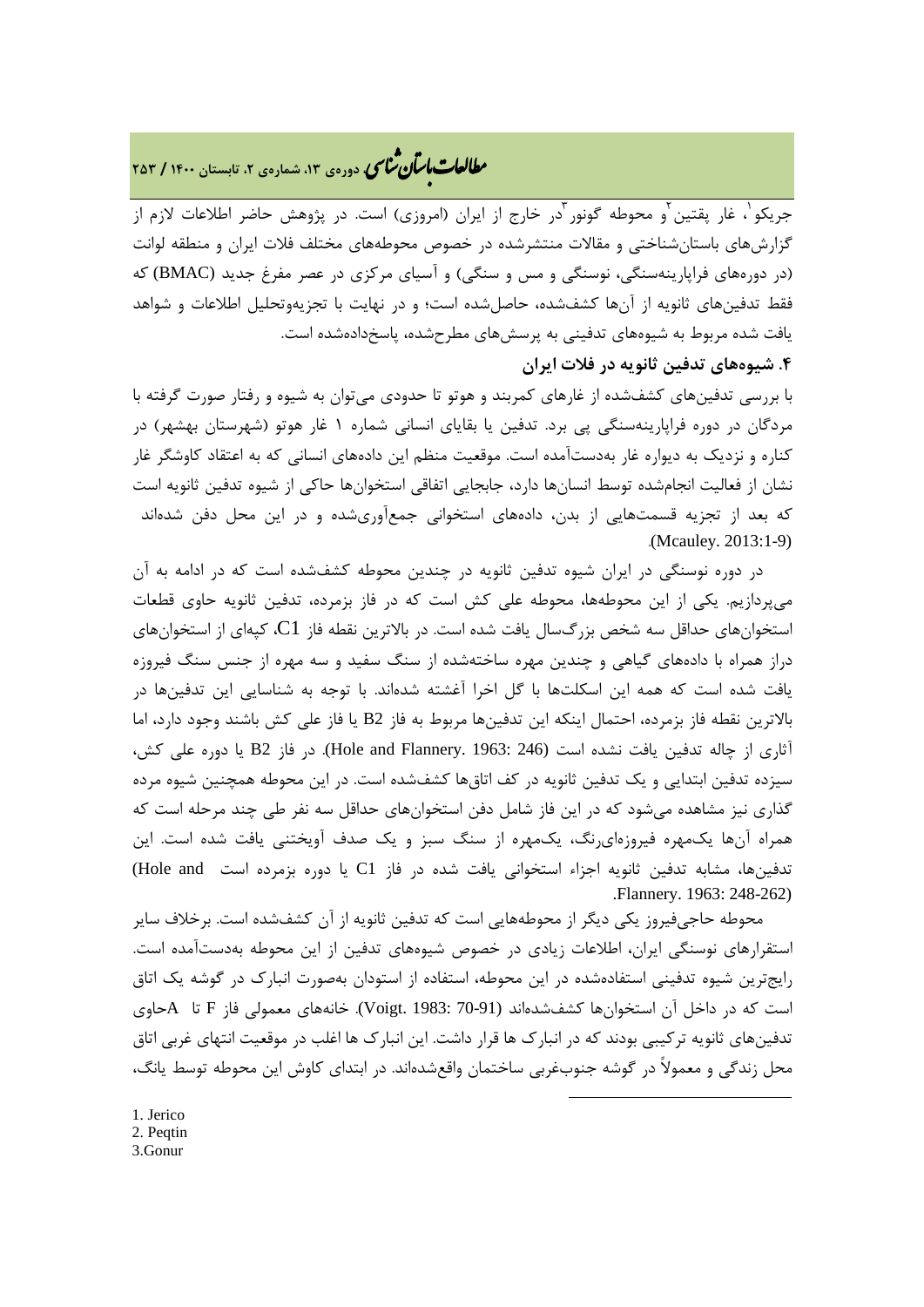**/254 سنتهاي تدفین در آئین زرتشتی گري، تداوم سنت دیرپاي تدفین ثانویهي دوره فراپارینه سنگی و نوسنگی**

این استودانها درست تشخیص داده نشدند و وي تصور میکرد که این استودانها چالههاي حفرشده در میان بقایاي معماري هستند و وجود تعداد زیاد استخوانها در آن، به علت یک بیماري همهگیر و یا جنگ بوده است. هنوز بحثهایی در خصوص این استودانها مطرح است. اول اینکه تاریخگذاري آنها مخدوش است و زمان شروع استفاده از این شیوه تدفینی مشخص نیست. دومین مشکل اصلی در تفسیر این استودانها، وضعیت اجساد در زمان قرار گرفتن در استودانهاست. بعضی از تدفینهاي استودانی بدون شک بهصورت ثانویه انجامگرفتهاند. چنانکه شکل و وضعیت استخوانها و همچنین ناقص بودن استخوانها و اینکه استخوانها قبل از ورود به استودانها تمیز شدهاند، این امر را نشان میدهد (تصویر 1 و 2) 1983: .Voigt (. (70 همچنین در بیشتر تدفینها (85 درصد یا بیشتر نمونههاي کاوش شده)، اسکلتها ناقص و فاقد استخوانهاي کوچک هستند که نشان میدهد اجساد ابتدا در خارج از فضاي روستا قرار میگرفتهاند. با توجه به دلایل زیباشناختی و بهداشتی و بعد از تمیز شدن آنها، استخوانها را درون استودانها منتقل میکردهاند که درنتیجه این کار ممکن است برخی از اجزاء در نتیجه فعالیت حیوانات گوشتخوار و در فرآیند تمیز کردن قسمتهاي استخوان از بین رفته باشند (1983:70-91 .Voigt(.



تصویر ١. تدفین ثانویه شماره ٢، محوطه حاجیفیروز (Voigt. 1983: 86) Figure 1: Secondary burial No. 2, Hajji Firuz Tepe (Voigt. 1983: 86)



تصویر ۲. تدفین ثانویه شماره ۳ به همراه استخوان حیوانی، محوطه حاجیفیروز (87 :Voigt. 1983)

Figure 2: Secondary burial No. 3 with animal bone, Hajji Firuz Tepe (Voigt. 1983: 87) یکی دیگر از محوطههاي موردمطالعه، محوطه چغاسفید است. تدفین شمارة 4 در این محوطه، شامل یک جمجمه، دو استخوان بازو و یک قطعه بزرگ از لگن، همچنین قسمت انتهایی دندهها به همراه تعداد دیگري از استخوانهاي کوچک شکسته است. این تدفین مربوط به یک کودك است که با گل اخرا پوشیده شده است. همچنین در میان بقایاي استخوانها، قطعاتی از استخوانهاي بز وجود دارد. بقایاي استخوانها نشان میدهد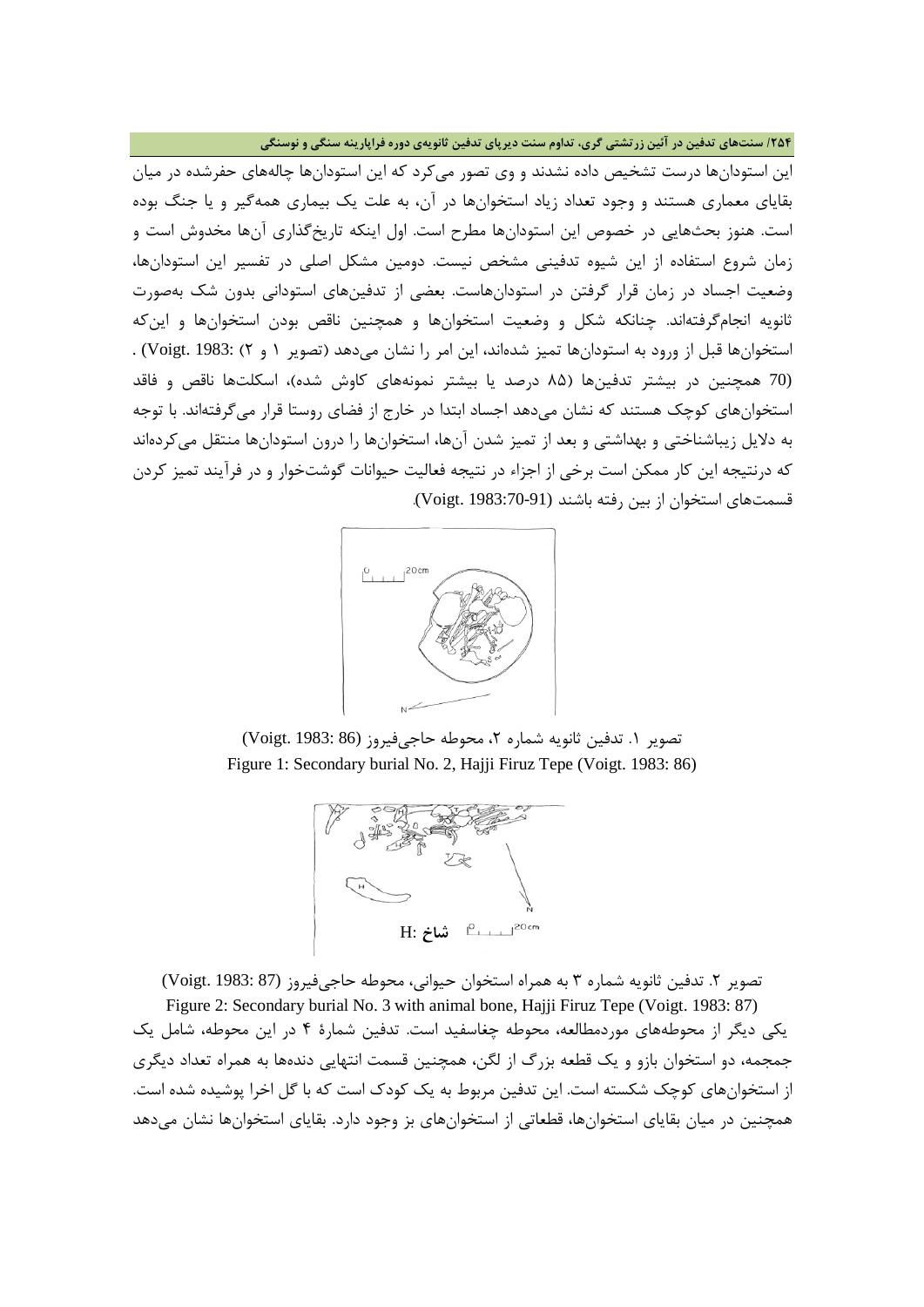# **، دورهي ،13 شمارهي ،2 تابستان <sup>1400</sup> / <sup>255</sup>** � ی نا� �طا با� تان �عات

که این یک تدفین ثانویه است. تدفینهای ۵ و ۶، در یک موقعیت یکسان کشفشدهاند. تدفین ۵، یک جمجمه تغییر شکل دادهشده بالاي کپهاي از استخوانهاي بز است و علاوه بر جمجمه یک استخوان ران و نیمی از یک فک، 40 سانتیمتر دورتر از جمجمه شناسایی شد. قطعاتی از استخوانهاي بازو، پاها و مهرهها پراکنده و بااستخوانهاي بز ترکیبشده بودند. تمام اسکلت بهجز استخوانهاي دستوپا وجود داشتند، اگرچه مجموعه در شرایط خیلی آسیبپذیري بود و هیچ نشانهاي از چاله تدفین یا هر نوع دستساخته مرتبط با آن وجود نداشت (92 :Hole. 1977) .همچنین چند تدفین از لایههای دوره نوسنگی قبل از سفال تپه گوران کشفشده که شامل یک چاله حفرشده به عمق یک متر در پایینترین قسمت تپه، حاوي بقایایی اسکلتی حداقل چهار نفر به شیوه دفن ثانویه است. هرچند در بیشتر موارد، تدفینهاي ابتدایی زیر کف خانهها (ساختمانها) انجام میگرفته و همه آنها بهصورت خمیده دفن شدهاند. دادههاي همراه تدفینها شامل، دندان حیوانات و مهرههاي صدفی و ابزارهاي سنگی است، اما اغلب تدفینها فاقد هدایاي تدفینی هستند (5 2013: .Weeks(. در دوران مس و سنگی نیز از محوطه چگاسفلی در دشت زهره در شهرستان بهبهان، تدفین ثانویه کشفشده است (پولاك و مقدم، 1397:4). اشخاص در قبوري با اشکال مختلفی دفن شدهاند. اغلب قبور مستطیل شکل، از خشت، آجر و یا سنگ ساختهشدهاند و در این میان نیز برخی قبور چالهاي ساده نیز یافت شده است. بیشتر اسکلتها بهصورت پراکنده یافت شدهاند، ازاینرو بر اساس بقایاي اسکلت، تشخیص تعداد افراد مدفون در یک قبر دشوار است. در منطقه B تعداد اسکلت 52 نفر با توجه به تعداد جمجمهها تخمین زدهشده است، اگرچه به نظر میرسد تعداد واقعی افراد بیش از این تعداد بوده است. همچنین در بین تدفینها حداقل پنج نمونه از تغییر شکل عمدي جمجمهها دیده میشود. بنا بر اعتقاد دکتر مقدم کاوشگر اصلی محوطه در برخی قبور گروهی، تعدادي از اسکلتها دوباره در گور دفن شدهاند و شیوه مرده گذاري مجدد را نشان میدهند. در این تدفینها، پس از فساد کامل جسد، استخوانها به داخل گور منتقلشدهاند و به صورتی آیینی با چیدمان دایرهاي دفن شدهاند. این تدفینها مربوط به اواخر هزاره پنجم و آغاز هزار چهارم ق.م است .Moghaddam( .2016: 3)

 یکی از محوطههاي مهم دوران مس و سنگی و مفرغ در ایران مرکزي که دادههاي قابلتوجهی در خصوص سنتهاي تدفین در این دوران فراهم آورده، تپه حصار دامغان است. کاوش این محوطه در سال 1932-1931 براي اولین بار به سرپرستی اریخ اشمیت از موزه دانشگاه پنسیلوانیا انجام گرفت .Schmidt( (.1937 نشانههایی از تدفینهاي ثانویه در فاز پایان حصار II و آغاز فاز حصار III که بیشتر تدفینها بهصورت گروهی بودهاند، یافت شده است. در گزارشهاي منتشرشده اریخ اشمیت از تدفینهاي موجود این دوره، وي به یافت شدن تعداد 2 کپه استخوان، بهعنوان تدفینهاي ثانویه اشارهکرده است. همچنین وي بقایاي استخوانی حدود 10 نفر بهصورت پراکنده و باهم ترکیبشده، در یک محدوده کوچک را یافت .Salzmann( .2016: 226)

<span id="page-10-0"></span> یکی از شیوههاي تدفینی که میتوان گفت با تدفینهاي ثانویه مرتبط است، تدفین به شیوه توده سنگی است که نمونههایی از این نوع تدفین از منطقه ساندمان ٰدر پاکستان تا بوشهر در جنوب ایران و بخشهایی از

**.**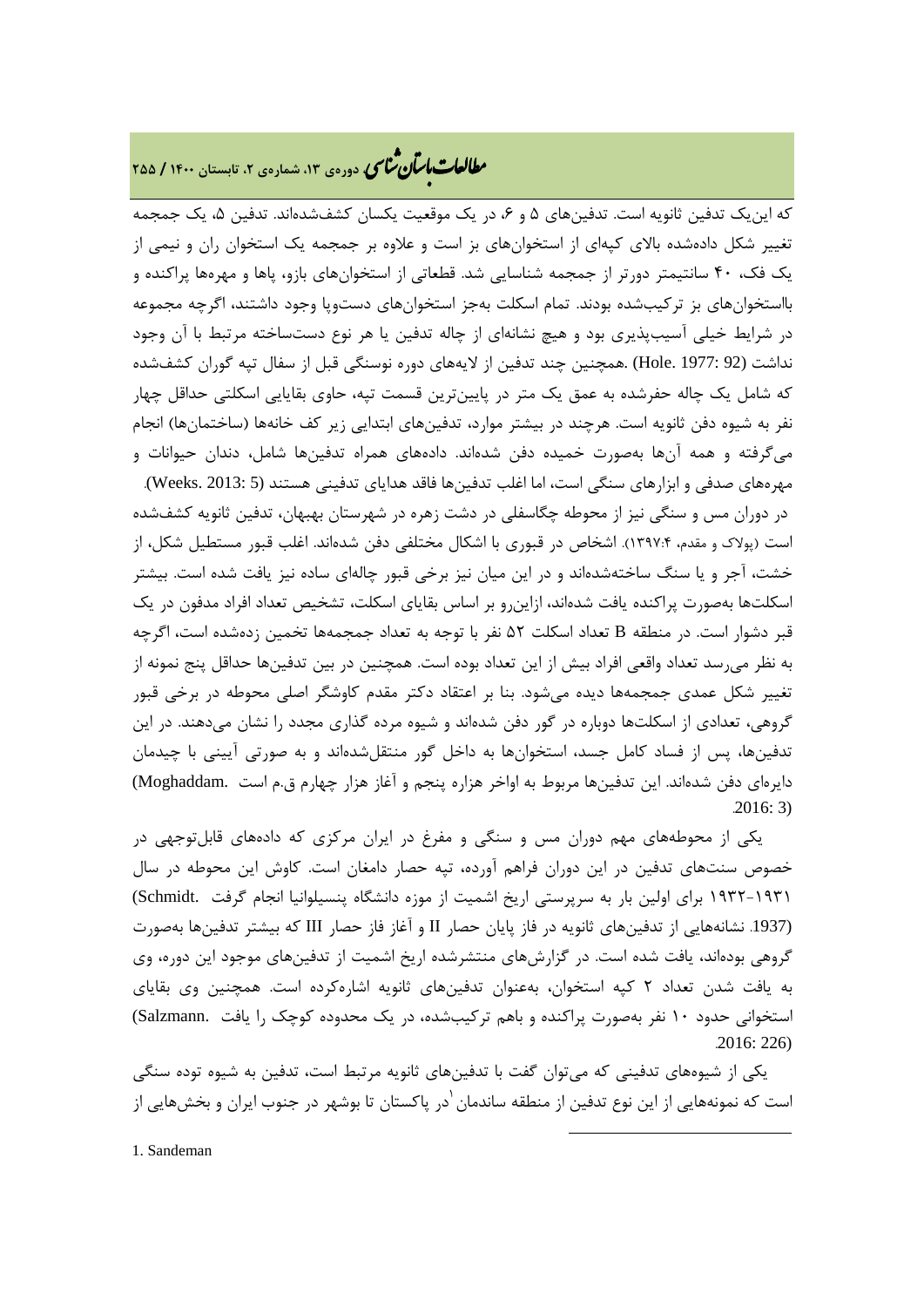#### **/256 سنتهاي تدفین در آئین زرتشتی گري، تداوم سنت دیرپاي تدفین ثانویهي دوره فراپارینه سنگی و نوسنگی**

فارس یافت شده است که توسط استاین <sup>'</sup>تعداد ۵۱۰۰ مورد از آنها ثبتشدهاند که از این تعداد، ۳۰۰۰ مورد در سواحل بلوچستان واقعشدهاند (271 1967: .Humphries and Karlovsky-Lamberg(. هرچند که با توجه به نوع سفالهاي بهدستآمده، ارتباطاتی بین این نوع گورها و فرهنگ سیلک B قابلمشاهده است؛ اما ظروف سفالی یافت شده از آنها مشابه ظروف سفالی فرهنگ برنز سیرکاپ- تاکسیلا<sup>۲</sup>است و در آنها ظروف سفالی جدیدتر و حتی سکههایی از دوره یزدگرد سوم (قرن هفتم میلادي) کشفشده است که تاریخگذاري آنها را قدري مشکل کرده است. این نوع قبور تقریباً همیشه در ارتفاعات و معمولاً در مکانهایی با دسترسی به آب ساختهشدهاند. این قبور اشکال مختلفی را شامل میشوند، از جمله گروه اول که به شکل ساده و نامنظم از سنگهاي طبیعی ساختهشدهاند، گروه دوم بهصورت ساختارهاي منظم داراي دیوار با یک فضاي مرکزي در وسط است که سقف آن با سنگهاي دراز پوشیده شده است و گروه سوم نیز به شکل دایرهاي با سنگهاي منظم با ارتفاع 1,5 متر ساختهشدهاند. از همه این گورها بهاستثناء تعداد محدودي از آنها، بقایاي استخوانی بهصورت تدفینهاي ثانویه کشفشده است (274 :Ibid(.هرچند در پژوهشهاي جدیدي که توسط هاشمی زرج آباد و شیرازي صورت گرفته است، این تدفینهاي توده سنگی منطقه بلوچستان را متعلق به دوره اشکانی دانستهاند و بهنوعی ادامهدهنده شیوههاي تدفین مناطق حاشیه خلیجفارس معرفی کردهاند که متعلق به هزاره دوم و سوم پیش از میلاد است (هاشمی زرج آباد و همکاران، :1393 110).

 در شمالغرب ایران از محوطه حسنلو شواهدي از وجود تدفینهاي ثانویه یافت شده است که این شواهد شامل تدفین یک مرد بزرگسال است که از ساختار VI بهدستآمده است. این تدفین شامل جمجمهاي بدون استخوان فک و قسمتهاي پایینی بدن، مربوط به آغاز حسنلو V) پایان عصر برنز و آغاز عصر آهن) است (297 2013: .Donti(. تدفینهاي ثانویه مربوط به دوره مفرغ میانی همچنین از محوطه خانقاه گیلوران در شمالغربی ایران کشفشده است (Rezalou and Ayremlou. 2016: 53). در دوره مفرغ از محوطه شهرک فیروزه نیشابور، تدفین ثانویه در چاله گور و درون خمره کشفشده است (13 2016: .Basafa(.

 یکی از محوطههایی که در آن شواهدي از تدفینهاي ثانویه به شکل متفاوتی گزارششده است، قبرستان جوب گوهر شهرستان ایوان غرب در شمال استان ایلام است که متعلق به دوران آهن III است. در کاوشهاي صورت گرفته در این محوطه، در کنار دیگر شیوههاي رایج تدفینی، یک تدفین ثانویه بهصورت خمرهاي (گور شماره 21) گزارششده است که بعد از بین رفتن بافت نرم، باقیمانده جسد در داخل خمره قرار دادهشده و در خاك دفن شده و جهت جلوگیري از نفوذ رطوبت به داخل آن، یک قطعهسنگ بر روي درب خمره قرار دادهشده است. همچنین در کاوشهاي بعدي که بعدها در این قبرستان و گورستان گلخان مرده که توسط نورالهی در سال 1384 انجام گرفت، این شیوه تدفین گزارششده است که نشان از بهرهگیري این شیوه تدفین در کنار سایر شیوههاي تدفین در عصر آهن III است (نورالهی، :1391 10).

 یکی دیگر از محوطههایی که در آن میتوان استفاده چندباره از گورها را مشاهده نمود، قبور کشفشده از قبرستان لما <sup>آ</sup>در استان کهگیلویه و بویراحمد است. قبور کشفشده از این محوطه بهطورکلی ۱۱ قبر را شامل میشود و یک ساختار نامشخص در ترانشه اصلی و یک قبر نیز در ترانشه آزمایشی کشفشده است. از این

**.** 

<span id="page-11-2"></span><span id="page-11-1"></span><span id="page-11-0"></span>[1](#page-11-2) .Stien 2.Sirkap-Taxila 3 .Lama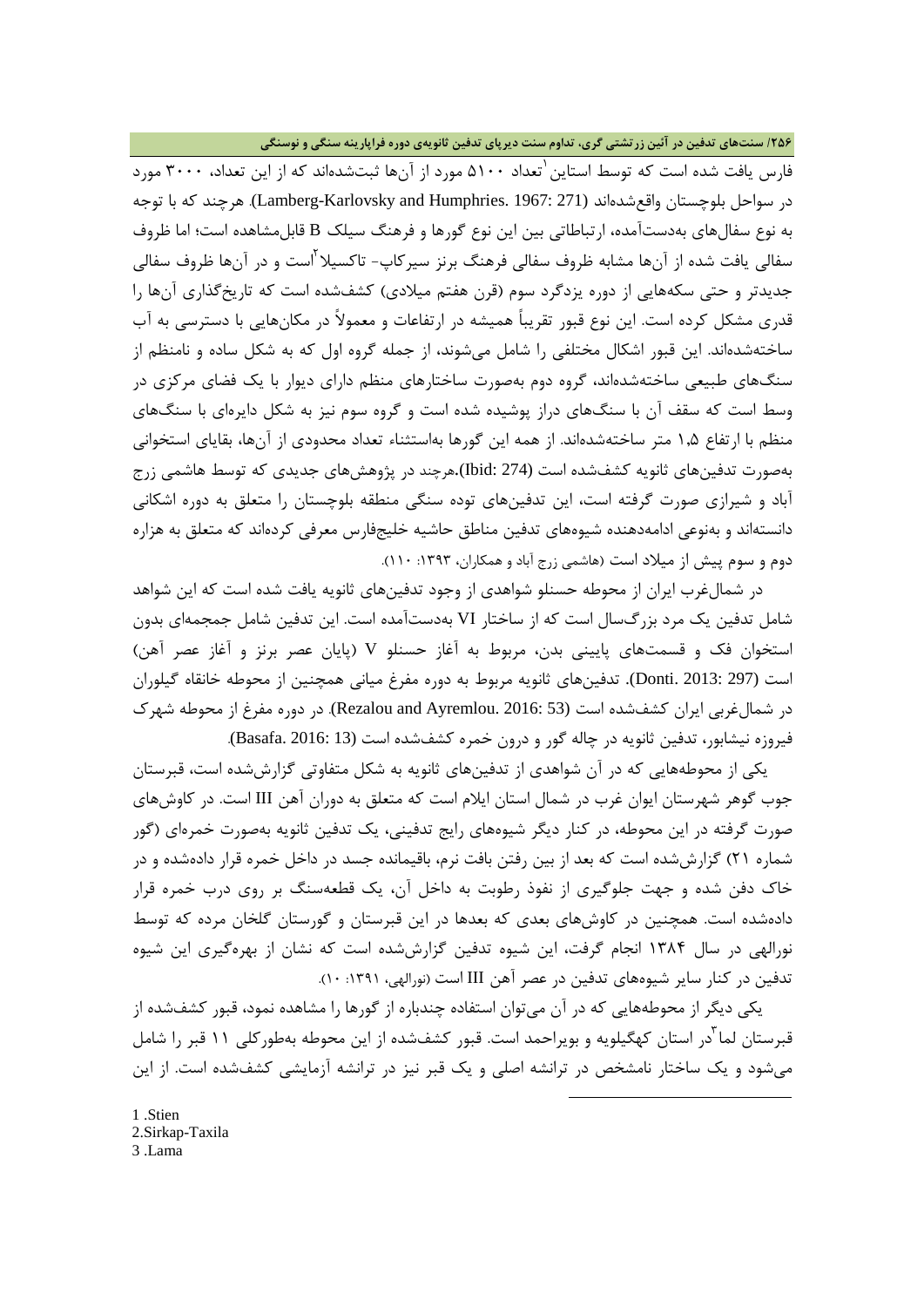### **، دورهي ،13 شمارهي ،2 تابستان <sup>1400</sup> / <sup>257</sup>** � ی نا� �طا با� تان �عات

تعداد، 4 گور بهصورت انفرادي و هشت گور بهصورت ترکیبی هستند. همه قبور کشفشده از سنگ اما در اندازه و به حالتهاي مختلفی ساختهشدهاند و براي پوشش همه قبور از سنگهاي بزرگ استفادهشده است. در دوازده گور حفاريشده، تعداد 87 جمجمه به همراه استخوانهاي پراکنده اندامها بهدستآمده است که بیشترین تعداد اجساد در تدفین شماره 69 است که تعداد 23 جمجمه در یک گور بهدستآمده است. در تعداد 11 گور، سقف قبور از بین رفته و بقایاي ماسه و خاك با بقایاي انسانی ترکیبشده است. همچنین با توجه به اینکه در هنگام تدفین فرد جدیدي در گور، استخوانهاي اجساد قدیمیتر در گوشه گور جمعآوريشده است، اجساد مخدوش شده و تخمین تعداد دقیق اجساد دشوار است. این محوطه بر اساس دادههاي موجود در آن بهعنوان محوطه مربوط به دورانی عیلام میانی II-III و عیلام نو I معرفیشده است .(Jafari. 2013: 65-67)

 در دوره هخامنشی و پس از ظهور زرتشتی گري در ایران، براي تدفین مردگان روشهاي مختلفی پدید آمد که ریشه در عقاید و رسوم گوناگون داشتند. یکی از شیوههاي تدفین در دوره هخامنشی گورهاي خرسنگی است که ازجمله میتوان به گورهاي خرسنگی محوطه شماره 88 تنگ بلاغی که در دامنه کوه پراکندهشدهاند، اشاره نمود. آنچه در این گورها مهم بوده، این امر است که کسانی که متوفی را دفن نمودهاند، نمیخواستهاند جسد زیاد با خاك تماس پیدا کند (جعفري، :1396 144). با توجه به یافتههاي باستانشناسی و مدارك تاریخی به نظر نمیرسد، تنها نوع و روش تدفین در آیین زرتشتی در معرض هوا قرار دادن مردگان بوده باشد. این نوع تدفین مربوط به تیره مغان در زمان هخامنشی بوده و پسازآن در زمان ساسانیان با رسمی شدن دین زرتشتی در ایران وارد آیین زرتشتی گري شده است (ترومپلمن، :1372 37)؛ بنابراین به نظر میرسد که روشهاي گوناگونی که در تدفین دورههاي پس از هخامنشی به چشم میخورد، تلاشی براي از بین بردن جسد در شکلها و ساختارهاي مختلف بوده است که تا حد زیادي بازگوکننده اعتقادات و طبقات اجتماعی جوامع آن دوره است.

 در امپراتوري اشکانی نیز با توجه به گستردگی و وسعت زیاد قلمرو حکومتی و وجود مذاهب مختلف، شیوههاي متنوعی جهت دفن اجساد بکار گرفتهشده است. تاکنون گورستانهاي متعددي از این دوره با شیوههاي مختلف تدفینی از قبیل قبور خمرهاي، سردابه اي، گور معبد، تابوتی، چاهی، مکعب مستطیل، گودالهاي ساده و سنگچین در مناطق مختلف ایران یافت شده است. یکی از محوطههایی که در آن شیوههاي مختلفی از تدفین دوره اشکانی گزارششده، محوطه ولیران دماوند است که جنوب سلسله جبال البرز واقعشده است. در کاوش صورت گرفته در این محوطه، در زیر لایه ساسانی گورستانی از دوره اشکانی شناساییشده است که داراي چهار شیوه تدفین مختلف شامل -1 گور سردابه اي (زیرزمینی) -2 گور با پوشش خمرهای ۳- گورهای گودالی ۴- گورهای سنگچین است. در تدفین نوع سردابه ای (زیرزمینی) که متشکل از چند سکو جهت قرار دادن اجساد است، در زیر اجساد لایه ضخیمی از خاکستر قرار دارد و در مقابل سکوها، گودالی بهعنوان استودان وجود دارد که در آن بقایایی از اجساد یافته شده است که بعد از مدتی و هنگام دفن فرد جدیدي در سردابه، اجساد از روي سکو جمع شده و همراه با خاکستر به داخل استودانها ریخته شدهاند. در این شیوه خاص تدفینی، علاوه بر وجود اشیاء تدفینی کنار جسد و روي سکو، برخی از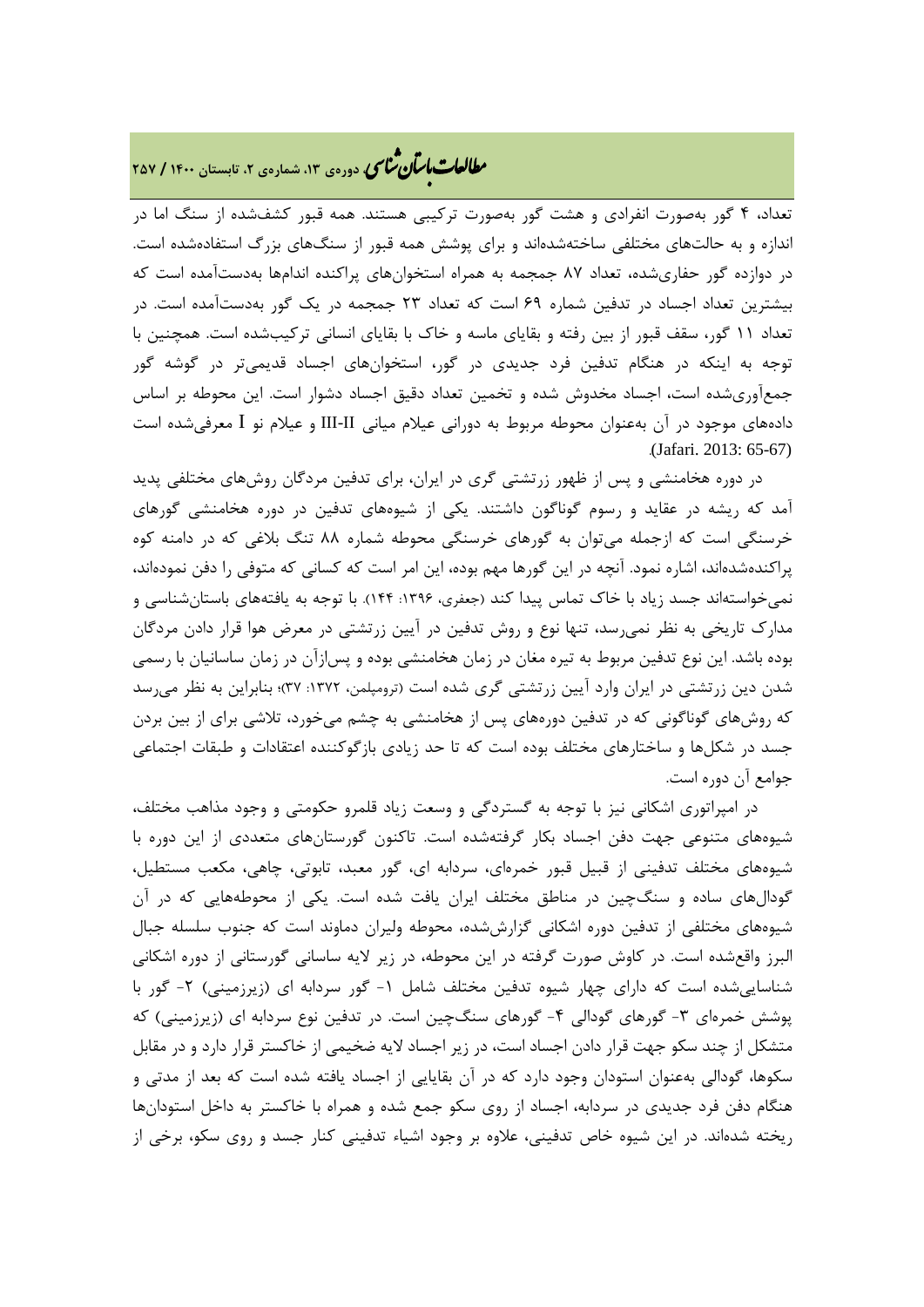**/258 سنتهاي تدفین در آئین زرتشتی گري، تداوم سنت دیرپاي تدفین ثانویهي دوره فراپارینه سنگی و نوسنگی**

اشیاء تدفینی داخل استودانها ریخته شدهاند که شامل اشیاء تزئینی از قبیل النگو، گوشواره و انگشتر و همچنین اشیاء کاربردي مانند کاسه، کوزه و سردوك و غیره میشده است. با توجه به انرژي و همچنین فراوانی اشیاء تدفینی در این گور میتوان حدس زد که این نوع از گور مخصوص طبقه ممتاز جامعه ساکن در این منطقه بوده است (نعمتی و صدرایی، :1391 108-106).

#### **.5 بحث و تحلیل:**

در بخش قبلی مقاله شیوههاي تدفین ثانویه در فلات ایران موردبررسی قرار گرفت و در این بخش با محوطههاي همدوره خارج از فلات ایران که تدفین ثانویه از آنها کشفشده، مورد مقایسه قرار میگیرد و در ادامه به بررسی تدفین ثانویه در دوره مفرغ جدید (BMAC (آسیاي مرکزي میپردازیم تا از این طریق بتوان سیر تحول شیوههاي دفن ثانویه، سنن، باورها و مراسم تدفین را در این مناطق موردبررسی و ارزیابی قرار دهیم. در خصوص شیوههاي تدفینی بکار گرفتهشده دوران فراپارینهسنگی در ایران، متأسفانه اطلاعات قابلتوجهی وجود ندارد و در این دوران تنها از دو غار کمربند و هوتو شواهد تدفینی یافت شده است که در آن برخی از سنتهاي تدفینی شامل آغشتن اجساد با گل اخرا مشاهده میشود. در غار هوتو نشانههاي از تدفین بهصورت جمعکردن استخوانها و قرار دادن منظم آنها در گوشهاي از غار وجود دارد که احتمالاً تدفین بهصورت ثانویه انجامگرفته است(1-9 2013: .Mcauley (.

 در ایران در دوره نوسنگی، اجساد زیر کف ساختارها یا گذرهاي مسکونی دفن شدهاند و تنها استثنا در این خصوص، تدفینهاي یافت شده از محوطه حاجیفیروز است که تدفین علاوه بر زیر کف ساختمانها، داخل استودانهاي مرتبط با معماري ساختمان نیز یافت شدهاند که مشابه این شیوه تدفین در دوران نوسنگی پیشازسفال B,A در محوطه ابوهریره در منطقه لوانت گزارششده است(26-28 2006: .Erdem(. برخی از تدفینهاي این محوطه کنار ساختمان بهموازات دیوارها قرار دارند. بهطورکلی میتوان گفت، شیوههاي مختلفی جهت تدفین شخص متوفی در فلات ایران استفادهشده است. به استثنا شیوه جدا کردن جمجمه که تاکنون در ایران یافت نشده است، سایر شیوههاي تدفین مانند تدفینهاي ثانویه و ابتدایی در ایران در مناطق مختلف بکار گرفتهشده است. شیوه تدفین ثانویه در دوره نوسنگی بیسفال و با سفال در ایران رایج بوده است که نمونههاي نوسنگی بدون سفال شامل تدفینهاي کشفشده از تپه گوران است که شامل دفن چهار نفر بهصورت ثانویه است و همچنین تدفینهاي کشفشده از فاز بزمرده در تپه علی کش که شامل بقایاي سه نفر و همچنین یک تدفین مربوط به فاز علی کش در محوطه علی کش است (246 :Hole and Flannery. 1963). در فاز نوسنگی با سفال نیز تدفینهاي ثانویه در محوطه چغاسفید و محوطه حاجیفیروز گزارششدهاند که شیوههاي تدفین استفادهشده براي تدفین ثانویه در این دوران کمی متفاوت از دوران نوسنگی پیشازسفال است. درحالیکه تدفینهاي بهدستآمده در دوران نوسنگی بیسفال فاقد دادههاي حیوانی همراه استخوانهاي انسانی هستند، تدفینهاي دوران نوسنگی با سفال در برخی از موارد حاوي دادههاي حیوانی شامل استخوانهاي بز هستند که این شیوه، در تدفینهاي حاجیفیروز و چغا سفید بهصورت دفن استخوانهاي حیوانی و انسانی همراه باهم زیر کف گزارششده است. وجه تمایز دیگر این تدفینها، قرار گرفتن بقایاي تدفینهاي ثانویه در فضاهاي اختصاصی مرتبط با سازه و معماري ساختمان است که بهصورت استودان در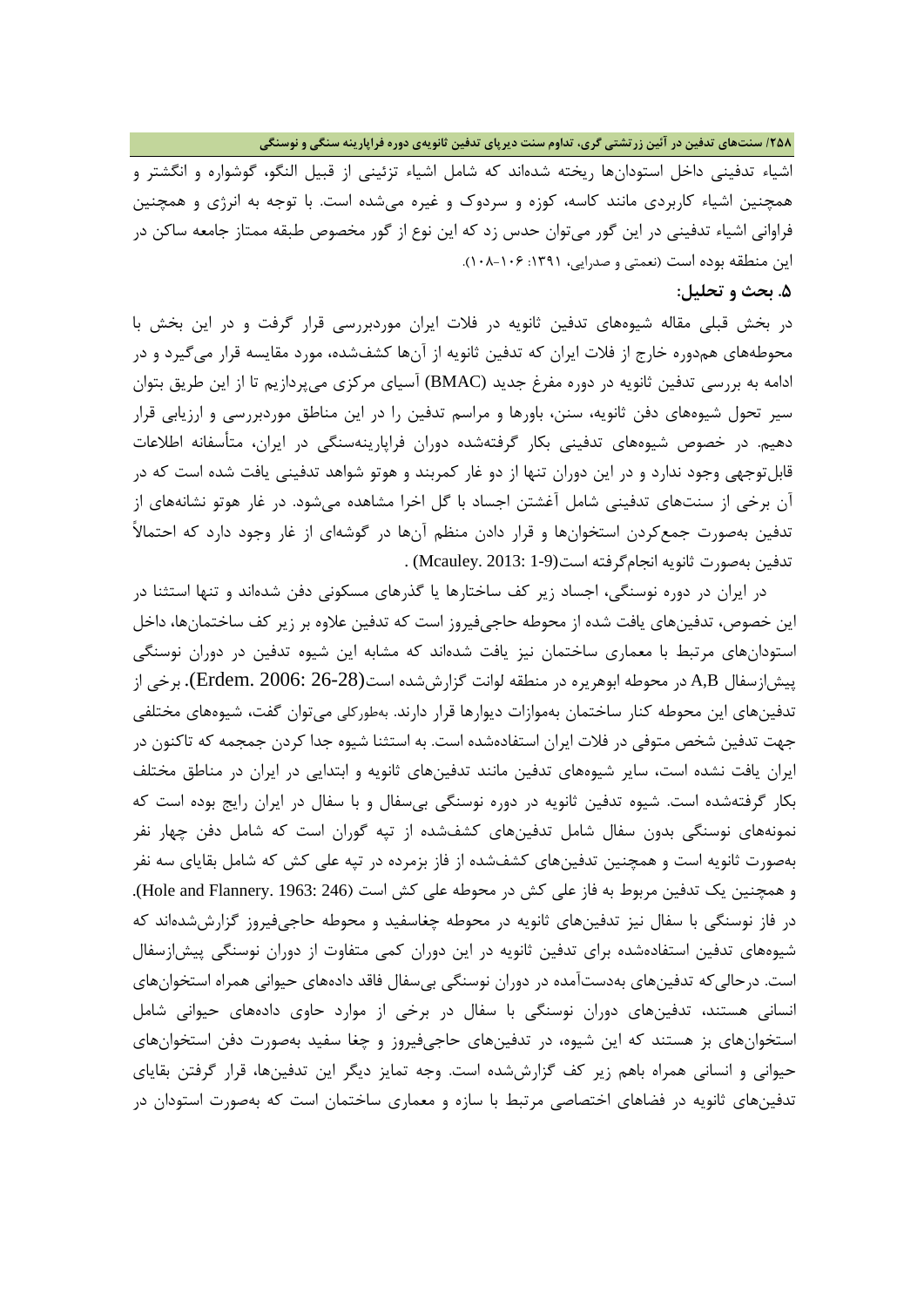### **، دورهي ،13 شمارهي ،2 تابستان <sup>1400</sup> / <sup>259</sup>** � ی نا� �طا با� تان �عات

داخل ساختمانها یافت شدهاند. مشابه این شیوه استفاده از سازه معماري جهت تدفین، در محوطه ابوهریره در لوانت شمالی گزارششده است که در آن اتاقهایی براي دفن مردگان در نظر گرفتهشده است.

 تدفینهاي کشفشده مربوط به دوره فراپارینهسنگی پایانی در منطقه لوانت، بسیار شاخص هستند و تدفینهاي انفرادي و همچنین ترکیبی یافت شده است. شواهد ضعیفی در خصوص سنگچین کردن قبور بهدستآمده است که نمونه آن در غار هیونیم کشفشده است ( 144 1998: .Grindell(. در خصوص روش به خاك سپردن متوفی میبایست اشاره کرد که روشهایی تدفین اولیه بدون جابجایی متوفی و یا تدفین ثانویه شامل اسکلتهاي پراکنده و ناقص و دفن جمجمهها بهصورت جداگانه شناساییشده است. شواهدي از تزئین جمجمه نیز در این محوطهها یافت شده است و غالب تدفینها تزئین شدهاند.

 یکی از شاخصههاي تدفین در دوران نوسنگی در منطقه لوانت، محل یا مکان تدفینها است که تقریباً در همه محوطههاي موردمطالعه تدفینها داخل فضاي مسکونی و در زیر کف ساختمانها و یا زیر دیوارها و سازهها صورت گرفته است. در خصوص شیوههاي استفادهشده جهت تدفینها نیز در این محوطهها باید اشاره نمود که تدفینهاي اولیه و ثانویه و شیوه جدا کردن جمجمه مشاهدهشده است. استفاده از این شیوهها در طی دوران نوسنگی و همچنین در میان محوطههایی با جغرافیاي مختلف، بهصورت متفاوتی اجرا میشده است. درحالیکه در محوطههاي جنوبی لوانت در دوران نوسنگی پیشازسفال C ,B ,A بیشتر محوطهها حاوي تدفینهاي ثانویه و ابتدایی هستند. در برخی از این محوطهها ازجمله عین غزال آغاز این شیوه تدفینی، مربوط به دوران اواخر نوسنگی پیشازسفال B است که تعداد آنها قابلتوجه نیست و شامل دو تدفین است، ولی در دوران نوسنگی پیشازسفال C تعداد آنها افزایشیافته و تقریباً با تعداد تدفینهاي ابتدایی برابري میکند. بنا بر اعتقاد پژوهشگر اصلی این محوطه، دلیل این امر با شروع حرکتهاي کوچ روي در منطقه مرتبط است **(**169-179 2002: .Rollefson (.امري که در محوطه التیت-یام در دوران نوسنگی پیشازسفال C ادامه داشته است (تصویر 3)، ولی در مناطق شمالی لوانت شرایط بهگونهاي دیگر بوده است .al et Galili (. (8 2005: بهطوريکه در دوران نوسنگی پیشازسفال B ,A تدفینهاي ثانویه و ابتدایی در محوطه ابوهریره مشاهدهشدهاند. در فاز ابوهریره 1 برخی از اجساد در استقرار دفن شده و سپس در بازسازيهاي دوره بعدي مخدوش شدهاند. شیوه متداول تدفینی در ابوهریره 2 به این شکل بوده است که ابتدا اجساد را در معرض هواي آزاد قرار میدادهاند و پس از بین رفتن بافتهاي نرم، برخی از قسمتهاي اسکلت، مخصوصاً جمجمهها را جدا کرده و سپس آنها را دفن کردهاند. همچنین برخی از تدفینها در ابوهریره 2 فقط شامل جمجمه تنها و یا جمجمه به همراه تعداد کمی استخوان هستند که این شیوه تدفین در این دوره متداول بوده است. شیوه تدفین در ابوهریره 2 میتواند از اسکلتهاي موجود در اتاق مردگان استنباط شود. آنها مردگان را در فضاي بیرون قرار میدادند تا زمانی که گوشت آنها پوسیده شود و سپس استخوانها و بعضی از قسمتهاي اسکلت، مخصوصاً جمجمهها را جدا کردهاند. تعداد اجساد موجود در این اتاق، شامل 24 اسکلت است که 80 درصد آنها افراد بزرگسال هستند (26-27 2006: .Erdem(. در دوران نوسنگی پیشازسفال B در محوطه حلولا از 114 تدفین، تنها یک تدفین ثانویه یافت شده است (380 2009: .al et Guerrero(. این اطلاعات نشان میدهد شیوه تدفین ثانویه در این محوطه متداول نبوده است.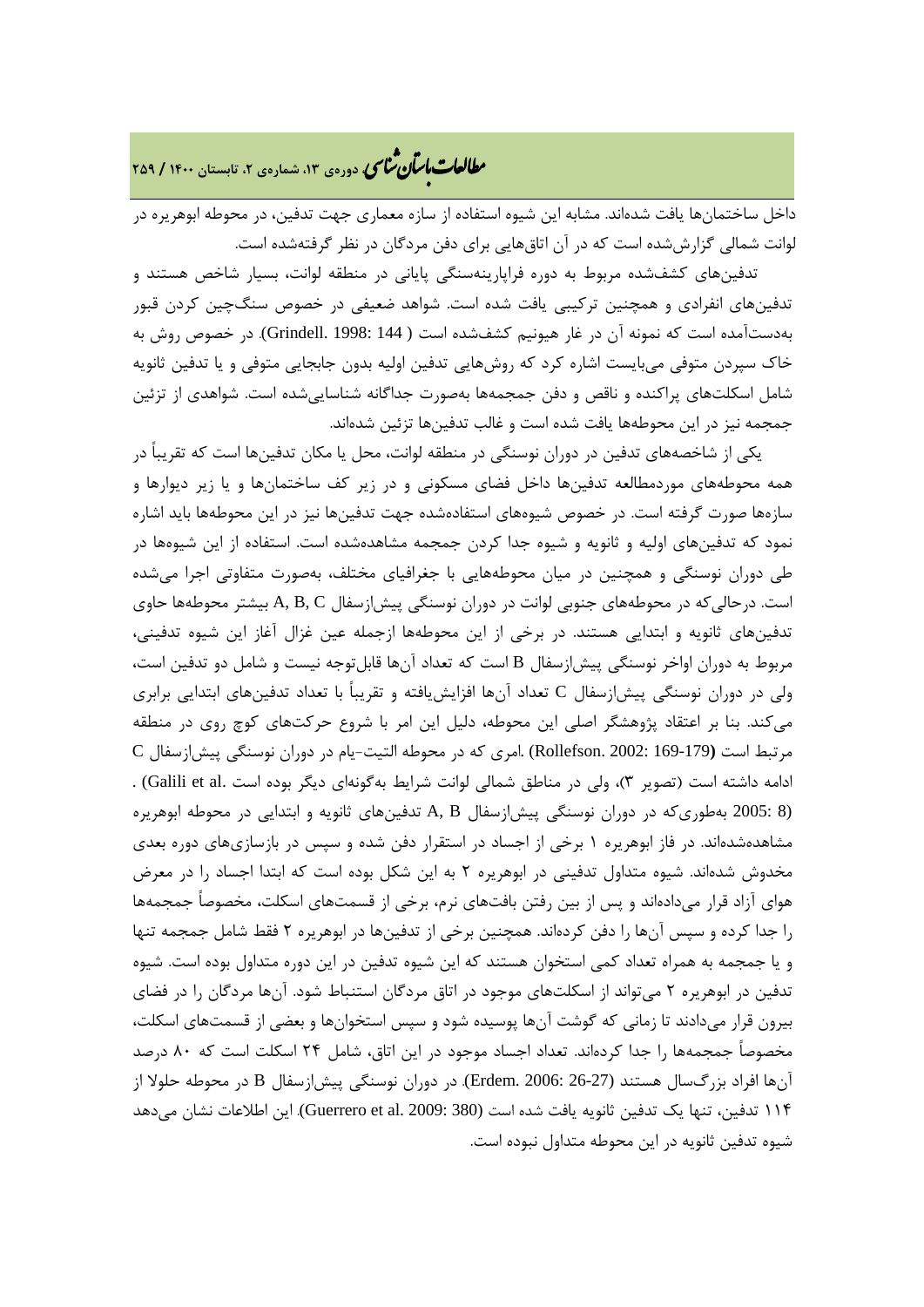**/260 سنتهاي تدفین در آئین زرتشتی گري، تداوم سنت دیرپاي تدفین ثانویهي دوره فراپارینه سنگی و نوسنگی**



تصویر ٣. تدفین ثانویه کشفشده از محوطه التیت-یام(11 :Galili et al. 2005)

Figure 3: Secondary burial discovered from the Altit-Yam site (Galili et al. 2005: 11) در منطقه لوانت در دوره نوسنگی، شیوه جدا کردن جمجمه به دو صورت انجام میگرفته است. در مناطق جنوبی، ابتدا خاكسپاري متوفی و سپس بعد از فرسایش بافتهاي نرم، بازگشایی قبور و برداشتن جمجمه صورت میگرفته است، درحالیکه در مناطق شمالی ازجمله در محوطه ابوهریره، جسد در معرض هواي آزاد قرار میگرفته و بعد از فرسایش بافتهاي نرم، جمجمه از بدن جدا میشده است. حتی در موارد خیلی نادري مانند جریکو ۵، جمجمه مربوط به خردسالان یافت شده که نشان میدهند زمانی که شخص تازه فوت کرده، جمجمهها برداشتهشدهاند. همچنین مشابه این شیوه در محوطه ابوهریره نیز گزارششده است .Grindle (. (176 1998: به نظر رولفسون حفار محوطه عین غزال، با توجه به نیاز صرف انرژي بیشتري براي جدا کردن جمجمه از اجساد و بازسازي دوباره کفهاي مناطق مسکونی در مقایسه با تدفینهاي داراي جمجمه، همچنین جدا نشدن تمامی جمجمههاي افراد ساکن در یک محوطه، نشان از جایگاه اجتماعی بالاتر اجساد فاقد جمجمه دارد. با توجه به موارد یادشده همچنین نگهداري جمجمهها در مکانهاي جداگانه و اندود کردن جمجمه، به نظر میرسد نظریه جایگاه اجتماعی بالاتر اجساد فاقد جمجمه موردپذیرش است (تصویر 4) .(Rollefson. 2002: 179)



تصویر ۴. تدفینی متشکل از چهار جمجمه درون حیاط، محوطه عین غزال(17 .Schmandt-Besserat. 2013: 17) Figure 4: Burial consisting of four skulls in the courtyard, Ain Ghazal site (Schmandt-Besserat. 2013: 17)

سنتهاي تدفین ثانویه که در منطقه لوانت از دوره ناتوفیان و بعدها در دوران نوسنگی نشانههایی از آن یافت شده است، در دوره مس و سنگی به اوج خود رسیده و در محوطههاي مختلفی شاهد بهکارگیري این شیوه تدفینی هستیم که بررسی تمامی این محوطهها خارج از اهداف این نوشتار است. یکی از شاخصترین این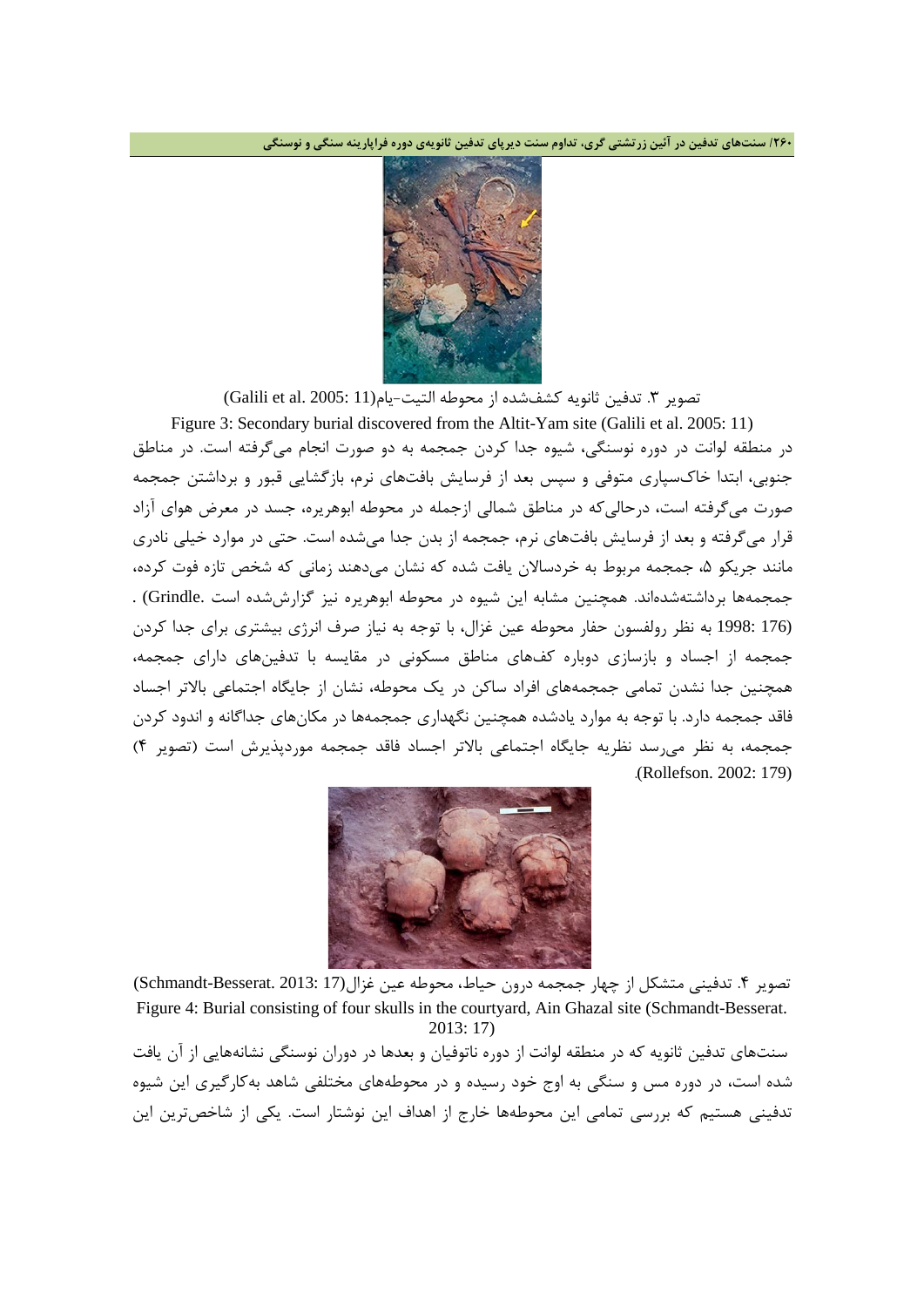## **، دورهي ،13 شمارهي ،2 تابستان <sup>1400</sup> / <sup>261</sup>** � ی نا� �طا با� تان �عات

محوطهها، غار پقتین ٰاست که گاه نگاری صورت گرفته برای این محوطه از ۴۵۰۰-۳۵۰۰ ق.م است. این محوطه ابتدا در دوران آغازین مس و سنگی بهعنوان یک استقرار فصلی مورداستفاده قرار میگرفته است، ولی در فاز قاسولیان <sup>آ</sup>بهعنوان محلی برای دفن اجساد استفاده می شده است که در آن بقایای صدها اسکلت انسانی یافت شده است. شیوه دفن اجساد در این غار، استفاده از استودانهاي سفالی است که اکثراً مستطیل شکل هستند و داراي نقاشیهایی با طرحهاي انسانی و سمبولیک هستند (تصویر 5). از دیگر گونه استودانها، ظروف سفالی V شکل هستند که معمولاً داراي حفرهاي شبیه به پنجره هستند که با برجستگیهایی شبیه به سینهزنان تزئین شدهاند (707 :Segal et al. 1998). مشابه این شیوه تدفین که در آن استخوانها بعد از جمعآوري در استودانها، در درون غارها قرار دادهشدهاند، یکی از شیوههاي رایج تدفینی دوران مس و سنگی در منطقه لوانت است. ناتیو و گوپر تعداد 24 محوطه مربوط به دوران مس و سنگی که در آن تدفین در استودان صورت گرفته را شناسایی کردهاند(230 2010: .Gopher & Nativ (.





تصویر .5 الف)تدفین استودانی، ب) تدفین خمرهاي (32 2010: .Gopher & Nativ(

Figure 5: a) Ossuary burial, b) Burial jar (Nativ & Gopher. 2010: 32) در منطقه آسیاي مرکزي نیز در برخی از محوطههاي دوره مس و سنگی، تدفین ثانویه یافت شده است. تعداد ۸۸ تدفین مربوط به دوران مس و سنگی از محوطه ایلگینلی تیه <sup>آ</sup>در جنوب ترکمنستان یافت شده است؛ که اگرچه اغلب تدفینها بهصورت انفرادي و داخل قبور ساده انجامگرفته است، اما تدفینهاي ثانویه نیز یافت شده، هرچند تعداد آنها در گزارشها ذکر نشده است. در گورستان پرخای II در جنوبغربی ترکمنستان نیز تدفینهاي ثانویه مربوط به دوره مس و سنگی یافت شده است(156 2013: .Vidale & Bonora (.

 در دوره مفرغ در آسیاي مرکزي، شیوه تدفین ثانویه نیز در برخی از قبرستانهاي قلمرو مجموعه باستانشناختی بلخ-مرو (BMAC (شناساییشده است. تدفینهاي ثانویه، علاوه بر مرو (گورستان گونور)، شمال باختر (جارکوتان<sup>۵</sup>) و پاکستان (سوات<sup>۶</sup>) و همچنین در جنوب تاجیکستان کشفشده است. در جنوب

**.** 

- <span id="page-16-1"></span><span id="page-16-0"></span>1. Peqtin
- 2. Ghasulian
- <span id="page-16-2"></span>3. Ilgynly-Depe
- <span id="page-16-3"></span>4. Parkay II
- <span id="page-16-4"></span>5. Djarkutan
- <span id="page-16-5"></span>6. Swat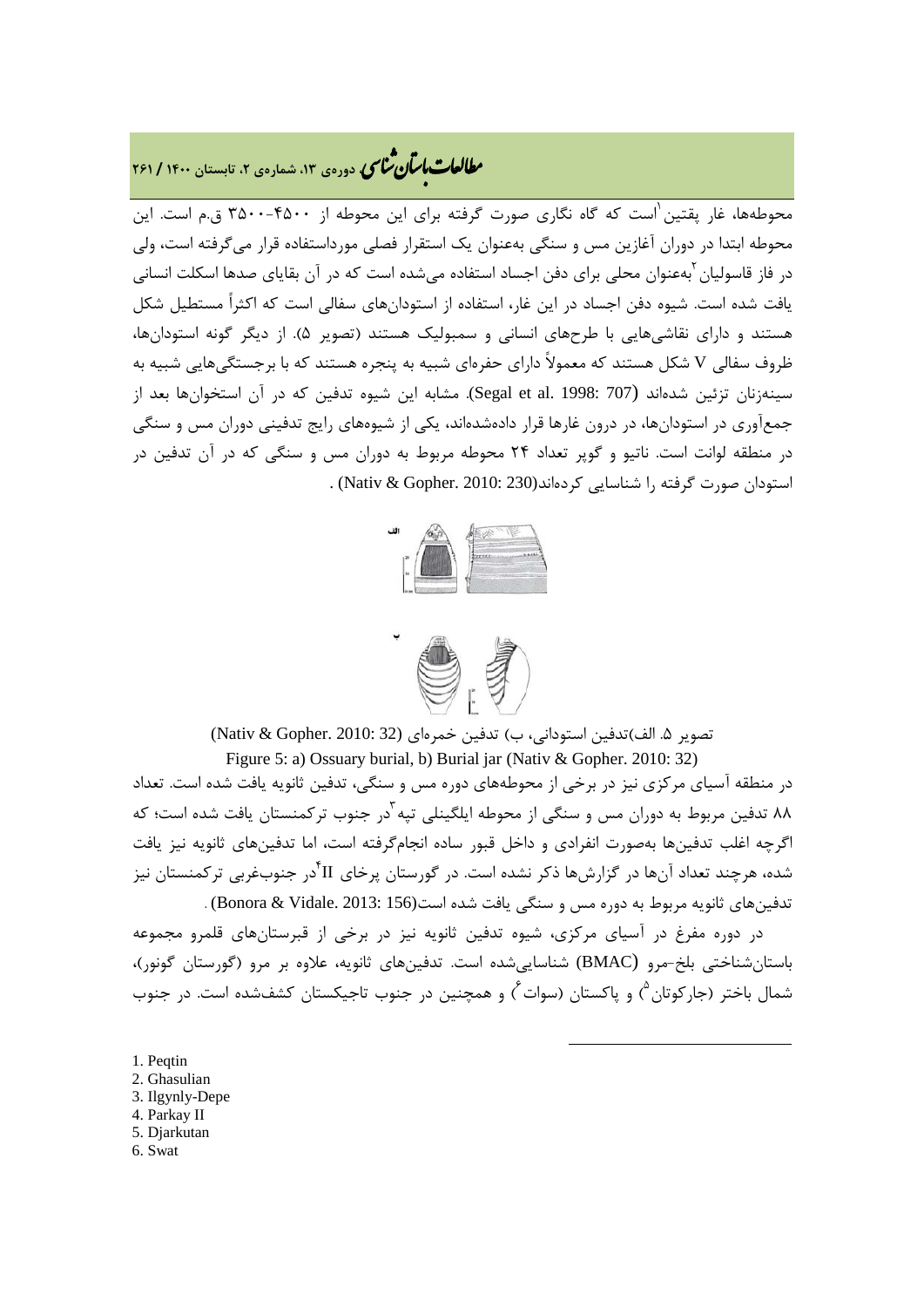#### **/262 سنتهاي تدفین در آئین زرتشتی گري، تداوم سنت دیرپاي تدفین ثانویهي دوره فراپارینه سنگی و نوسنگی**

تاجیکستان این نوع قبر توسط قبایلی معرفی شد که در پایان هزاره دوم ق.م قلمرو BMAC را ترك نمودند و به سمت شمال حرکت کردند، جایی که آنها با قبایل اندرونوو <sup>۱</sup> روبرو شدند. قبور ثانویه در جنوب باختر در محوطههای داشلی ۱ و داشلی ۳، در شمال باختر (تدفینهای ۳۴، ۴۲ و ۵۱ جارکوتان) همچنین در بلوچستان یافت شده است. اینها محلهایی بودند که قلمرو BMAC را تشکیل میدادند؛ بنابراین، نویسندگان مختلف مستقلی بر اساس دادههاي باستانشناختی به این نتیجه مشترك رسیدند که در قلمروBMAC ، یعنی در مرو، بلخ و بلوچستان– قبور بهاصطلاح «قبور ثانویه» وجود داشته است. در نیمه دوم هزاره دوم ق.م، قبایل BMAC به مناطق استپ وارد شدند و همراه بافرهنگ مادي، سنت تدفینی خود «قبور ثانویه» را به ارمغان آوردند(162 :Sarianidi. 2007) .

 بسیار جالب است که قسمتهایی از وندیداد، به دفن مجدد مرده در دخمه اشاره میکند. کاوشهاي کاخ شمال گونور نشان داد که در اقامتگاه سلطنتی، «دخمه<sup>۲</sup>» وجود داشته است. اتاق تدفینی با اسکلتهای مختلط بهاحتمالزیاد نوعی دخمه است که جسد خانواده سلطنتی در آن قرار داده میشد. این فرضیه باوجود لایه خاکستر در این اتاقک اثبات میشود که وجود آن احتمالاً به دلیل اجتناب از تماس مستقیم جسد با زمین است. اتاق تا حدودي در بالا باز بود که اجازه میداد تا اشعه خورشید به داخل اتاق بتابد و پرندههاي شکاري (و همچنین احتمالاً برخی از سگهاي آموزشدیده) به آن وارد شوند. حتی بوي بد یک بدن در حال تجزیه، خانواده سلطنتی را از خواستشان براي نگهداشتن مردگان در نزدیکی خود، منصرف نمیکرده است (163-4 2007: .Sarianidi(. به گفته مري بویس، خانواده اشرافی در ایران حتی پس از مرگ خویشاوندان نیز سعی داشتند آنها را نزدیک خود داشته باشند. در وندیداد، قسمت بعدي اوستا، ما دو توصیف مستقیم متضاد از دخمه را میبینیم. در یکجا از آن بهعنوان مقبره یا قبري که در سطح گسترشیافته، یادشده است، درحالیکه در جاي دیگر بهعنوان یک مکان باز براي قرار دادن جسد مرده توصیفشده است 1989: .Boyce( (.326 قبور نخبگان با تدفینهاي گروهی در داخل کاخها، در همان دوره در دیگر شهرهاي بزرگ خاور نزدیک برپاشده است؛ مقبرهها (ازجمله آنهایی که به شکل یک اتاق هستند) در کاخ اوگاریت احتمالاً کاربردي شبیه این دخمهها داشتهاند(81 .Burney. 1977: 114, Fig.

 متخصصان به مدت طولانی توجه ما را به این واقعیت جلب کردهاند که اوستا از دخمه بهعنوان یک ساختوساز ویژه سخن میگوید. «دخمه» کاخ گونور بیشتر مربوط به تعریف ساختاري بود که «از همه طرف یک اتاق بسته مسقف است» که به همان اندازه براي قرار گرفتن اجساد در هواي آزاد و استفاده از آن بهعنوان یک مقبره ویژه مناسب بود. احتمالاً سقف خیلی مستحکم نبوده و از طریق آن نهتنها اشعههاي خورشید، بلکه پرندگان نیز میتوانستند داخل شوند. در این صورت اجساد بهسرعت در زیر نور خورشید خشک میشدند و سپس پرندگان گوشت را از استخوان تمیز میکردند. احتمالاً در این فرایند، پرندگان شکاري (مانند عقابها یا کرکسها) و نیز سگهاي مخصوص آموزشدیده، مشارکت داشتهاند؛ این واقعیت در منابع نوشتاري دوره باختر باستان ذکرشده است (هرودوت، سانسکریت، پومپئوس)، اگرچه همه نویسندگان با این دیدگاه موافقاند .(Sarianidi. 2007: 166)

 $\overline{a}$ 

<span id="page-17-1"></span><span id="page-17-0"></span>1. Andronovo 2. Dakhma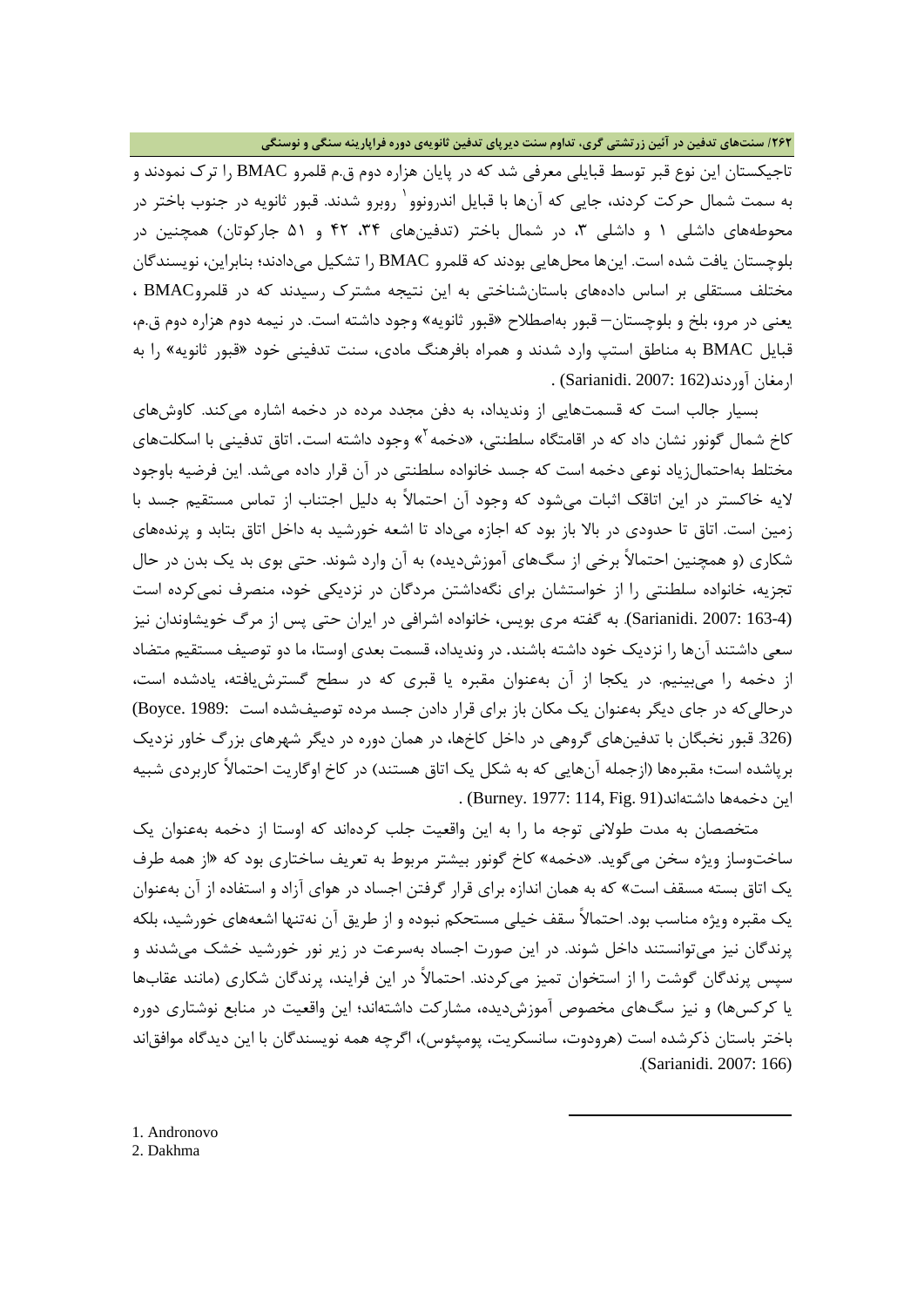## **، دورهي ،13 شمارهي ،2 تابستان <sup>1400</sup> / <sup>263</sup>** � ی نا� �طا با� تان �عات

 شواهد دیگري از این تدفینها، مهرها و طلسمهاي مربوط به فرهنگ BMAC هستند که داراي نقوش کندهکاريشده در خصوص این شیوه تدفینی هستند. ازجمله، بر روي طلسمی در موزه کابل، یک مرد به حالت خمیده بر زمین افتاده و توسط یک پرنده شکاري، احتمالاً یک عقاب تکهتکه شده است .Sarianidi( (.914N ,a .1998, موضوع قابلتوجه دیگر، بر روي یک مهر باختري از جنس مس و برنز که متعلق به رون گارنر مجموعهدار مشهور و کارشناس آثار باستانی شرقی است، میتوان مشاهده نمود. بر روي این مهر، ترکیب پیچیده و منحصربهفردي در دو ردیف مشاهده میشود. ردیف پایین، تصویري مردي به حالت درازکش با پاهاي خمیده را نشان میدهد که توسط یک پرنده بزرگ احتمالاً یک عقاب یا یک کرکس تکهتکه میشود. یک پرنده کوچک دیگر در حال نوك زدن به سر این شخص است و نزدیک پاهاي خمیده آنیک سگ دیده میشود (تصویر 6). به نظر میرسد این مهر منحصربهفرد مس- برنزي، صحنه تمیز کردن گوشت از بدنهاي مرده توسط پرندگان و سگها را نشان میدهد که احتمالاً در شمال گونور اتفاق افتاده است. علاوه بر آخرین جسد دفن شده در «دخمه» و به تصویر کشیدن کرکسها، در حال نوك زدن به جمجمهها، میتوان وضعیت مشابهی را در تدفین شماره 194 گورستان گونور ذکر کرد. این بسیار چشمگیر است که در هر دو مورد، ما میتوانیم اسکلتهاي سالم که جمجمههاي آنها قبلاً برداشتهشده است را مشاهده میکنیم و این اتفاقی نیست (تصویر 7). در یک قبر سوخته در گورستان گونور، هیچ جمجمهاي وجود نداشت. این مشاهدات تصادفی نیستند و این گفته ما با اسکلت ناقص یک مرد در تدفین شماره 2123 تأیید میشود که جمجمه آن قبل از اینکه اسکلت در گور قرار داده شود، برداشتهشده است (166 2007: .Sarianidi(.



تصویر ۶. مهر مس- برنزي با نقش عقاب یا کرکس در حال نوک زدن به اجساد(162 :Sarianidi. 2001) Figure 6: Copper-bronze seal with an eagle or vulture pecking at corpses. (Sarianidi. 2001: 162)

میتوان فرض کرد که این تصاویر، منعکسکننده جشنهاي تدفینی مشابه با صحنههاي نقاشیهاي دیواري چاتال هویوك (اما در دوره بسیار قبلتر) است که در آن کرکسها در حال حمله به افراد بدون سر به تصویر کشیده شدهاند (تصویر 8). لازم به ذکر است تدفین ثانویه در چاتال هویوك در معابد و خانهها در زیر سکوها انجام میگرفته و چندین تدفین ثانویه گروهی یا انفرادي از این محوطه در دوره نوسنگی کشفشده است در دوره نوسنگی در محوطه چاتال هویوك نشاندهنده این واقعیت ). اهمیت کرکسها169 1967: .Mellaart) است که برخی از نقوش برجسته روي دیوارهاي معابد مربوط به جمجمه کرکس است. بدون شک کرکسها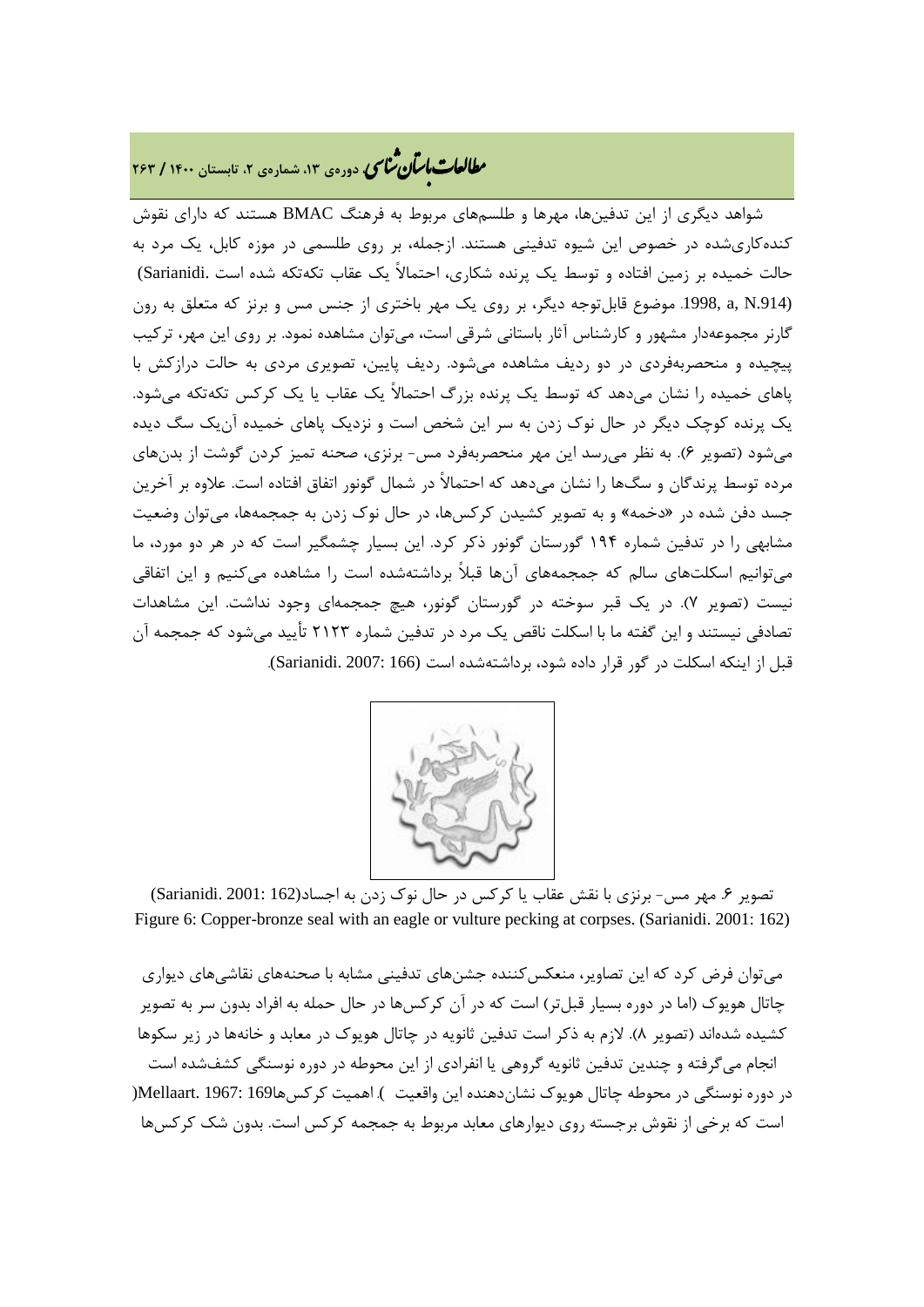**/264 سنتهاي تدفین در آئین زرتشتی گري، تداوم سنت دیرپاي تدفین ثانویهي دوره فراپارینه سنگی و نوسنگی**

نیز در جهان نمادین ساکنان حوضه فرات بالایی و دجله در هزارههاي قبل از سکونت در محوطه چاتال هویوك، نقش مهمی را ایفا میکردهاند. تصاویر کرکسها را میتوان در مجسمههاي سنگ آهکی پرندگانی و بر روي (305-307 2001: .Schmidt & Hauptmann (شبیه کرکس در محوطه نوالی چوري در ترکیه (2000 .Stordeur (.سنگهاي حکاکی شده از محوطه جرف الاحمر در سوریه مشاهده نمود



تصویر ۷. اجساد بدون سر در تدفین شماره ۱۹۴، گورستان گونور (Sarianidi. 2007: 44). Figure 7: Headless corpses in Burial No. 194, Gonur Cemetery (Sarianidi. 2007: 44)



تصویر .8 طرح نقاشی دیواري کرکسها و اجساد بدون سر، لایه هشتم چاتال هویوك، اواخر هزاره هفتم ق.م (Mellaart. 1967: 169)

Figure 8: Mural of vultures and headless corpses, eighth layer of Catal Huyuk, late seventh millennium BC. (Mellaart. 1967: 169)

بر اساس آمیزههاي دین زرتشتی، الگوهاي متفاوتی در آئین تدفین ایجاد و گسترشیافته است که همگی پیوند روشن و مستقیمی با آئینهاي زرتشت دارد. این الگوها شامل گور دخمهها، استودانها، گورهاي چاله سنگی یا قبور دائمی، دخمهها، تدفینهاي صخرهاي، تدفینهاي خمرهاي و تابوتی و برجهاي خاموشان است.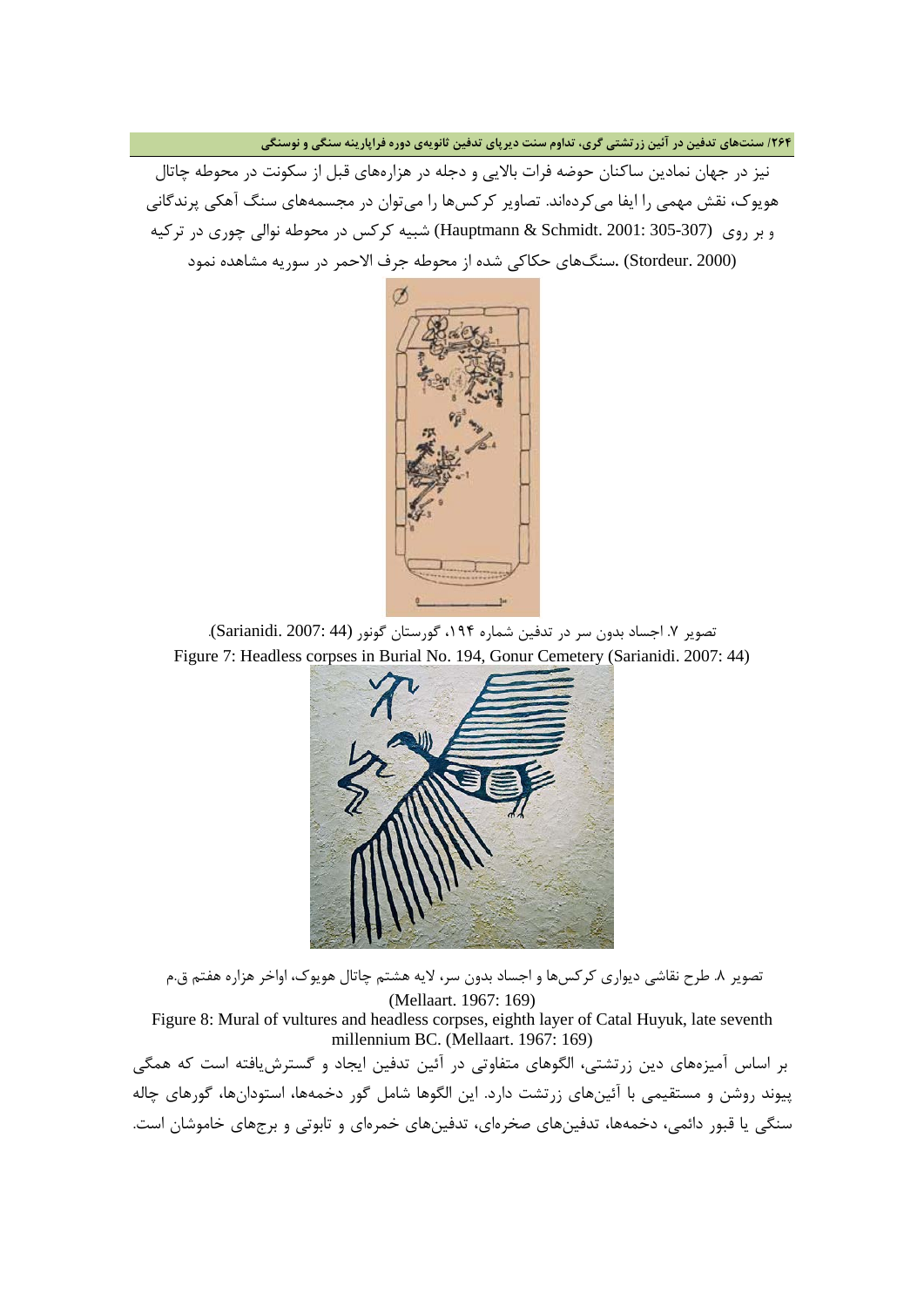### **، دورهي ،13 شمارهي ،2 تابستان <sup>1400</sup> / <sup>265</sup>** � ی نا� �طا با� تان �عات

در دورة ساسانی جسد مردگان را براي تجزیه و متلاشی شدن به حیوانات و پرندگان وحشی وامیگذاشتند. سپس فقط استخوانهاي باقیمانده را در طاقچهها یا فرورفتگیهایی که در صخرهها ایجادشده بود و استودان خوانده میشد قرار میدادند. شمار زیادي استودان در اطراف تخت جمشید، نزدیکی استخر، شیب یا دامنۀ کوه رحمت و شماري نیز در حوالی نقش رستم در صخرههاي کوه حسین کشفشده است (ترومپلمن، :1372 30). البته در دوره ساسانی با رسمی شدن آیین زرتشتی بهعنوان دین رسمی امپراتوري، عرضه داشت جسد در هواي باز، تنها شیوه تدفین قابلقبول حکومت بوده و اجراي دیگر شیوههاي تدفین، مجازات سنگینی در پی داشته است؛ اما با توجه به گستردگی قلمرو ساسانی و وجود جمعیتهاي مذهبی (مسیحی، یهودي، بودائی) که در کتیبه کرتیر در کعبه زرتشت گزارش از اقدامات خود علیه پیروان سایر ادیان غیر زرتشتی دارد، نشان از تنوع اعتقادي در این دوران است. بااینوجود اشاراتی حتی در متون زرتشتی وجود دارد، مبنی بر اینکه بخش قابلتوجهی از مردم با تغییر شیوه تدفین مخالفت نمودند که این امر، مجازاتی را در پی داشته است؛ اما مجازات گناه خاكسپاري (همچون گناه جسد سوزانی که به معناي بیحرمتی به آتش تلقی میشود، مرگ نبود و تنها کیفرهایی جسمانی براي مجرمان تعیینشده بود که عملاً با پرداخت جریمه قابلتغییر بودند .(Grenet. 1990: 559-560)

#### **.6 نتیجه**

بر اساس اطلاعات ارائهشده در این مقاله، به نظر میرسد شیوه تدفین ثانویه در ایران و خارج از ایران از دوره فراپارینهسنگی و نوسنگی، اشاره به برخی آئینهایی دارد که نامآشناترین آن، شیوه تدفین صورت گرفته در دین زرتشتی است. در این شیوه، اجساد بر روي یک بلندي و محلی به نام برج خاموشی قرار میگرفت و پسازاینکه بافتهاي نرم بدن توسط حیوانات گوشتخوار و مخصوصاً لاشخورها خورده میشد، بقایاي استخوانی در محلولی از آهک در میان برج خاموشی قرارگرفته و تجزیه میشدند. در برداشت کلی از بررسی تدفینهاي دوره ساسانی میتوان اینگونه بیان نمود که یکی از دلایل گوناگونی شیوههاي تدفین در این دوره، تنوع ادیان در این دوره است که شامل مسیحیت، یهودیت، بودائی و ...است که در سنگ نبشته هاي باقیمانده از آن دوره نیز تا حدودي به این تنوع ادیان اشارهشده است (شعرباف و نظري، :1396 175). لازم است اشاره شود که اصلیترین شیوه تدفین در دوره ساسانی که یکی از شاخصههاي فرهنگ زرتشتی است، تجزیه گوشت اجساد در هواي آزاد و قرار دادن استخوانها در استودانها بوده که براي جلوگیري از تماس اجساد با زمین، آنها را در دخمههاي سنگی یا شکاف صخرهها و یا قبور حفرشده در داخل صخرهها یا خمرهها قرار میدادند؛ که همگی تلاشی براي جلوگیري از تماس مستقیم جسد با زمین بوده است که در نهایت به ایجاد برجهاي خاموشی که امروزه نمونههایی از آن در یزد قابلمشاهده است، منجر شده است؛ اما فلسفهاي وجود چنین شیوهاي همچنان که در وندیداد نقلشده است، احترام به طبیعت و جلوگیري از آلوده شدن خاك و زمین است که از عناصر اربعه مقدس زرتشتیان است؛ اما در تدفینهاي ثانویه در ایران از دورههاي فراپارینهسنگی، نوسنگی و مس و سنگی و در منطقه لوانت در دوران ناتوفیان و سپس در دوران نوسنگی و مس و سنگی و در آسیاي مرکزي در دوره مفرغ تا حدودي شیوه تدفین در استودان در آئین زرتشتی به آنها شباهت دارند، به این صورت است که اغلب بعد از بین رفتن بافتهاي نرم، بقایاي استخوانی در میان خاك دفن میشدهاند و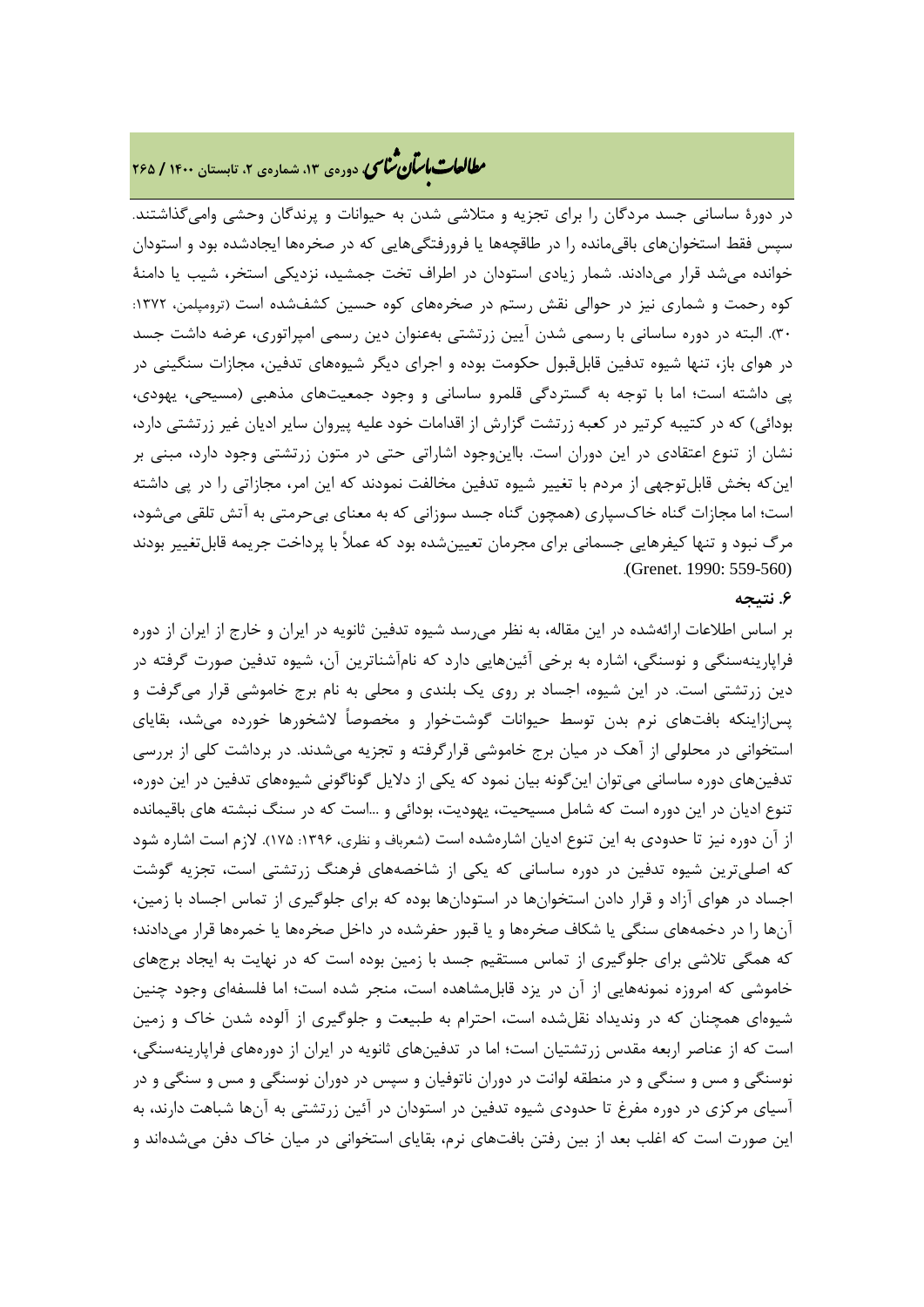#### **/266 سنتهاي تدفین در آئین زرتشتی گري، تداوم سنت دیرپاي تدفین ثانویهي دوره فراپارینه سنگی و نوسنگی**

<span id="page-21-0"></span>فلسفه انجام این شیوه تدفینی میتوانسته متفاوتتر یا دلیلی غیر از احترام به طبیعت بوده باشد، زیرا همزمان در این محوطهها تدفینهاي ابتدایی نیز یافت شده است. همانطور که قبلاً نیز مطرحشده است، تدفینهاي ثانویه احتمالاً توسط گروههاي نیمه یکجانشین انجام میگرفته است که مردگان را در محل استقرار دفن میکردند. احتمالاً این افراد درجایی خارج از محل استقرار فوتشدهاند و امکان انتقال اجساد به محوطه جهت تدفین وجود نداشته است، بنابراین متوفیان در همان محل رها میشدهاند و بعدها بعد از بین رفتن بافتهاي نرم، استخوانها جمعآوريشده و در محوطه در قبور دفن میشدهاند.

<span id="page-21-1"></span> در خصوص تدفینهاي ثانویه در محوطههاي فلات ایران که در دو محدوده زمانی دوران نوسنگی پیشازسفال در محوطههایی مانند گوران که این تدفینها در قدیمیترین لایه استقراري یافت شدهاند و همچنین تدفینهاي ثانویه در فاز بزمرده و فاز علی کش در محوطه علی کش، میتوانسته مشابه تدفینهاي منطقه لوانت حاکی از شیوه زندگی بهصورت نیمه یکجانشینی باشد؛ اما تدفینهاي ثانویه گزارششده در دوران جدیدتر و در دوران نوسنگی با سفال محوطه حاجیفیروز، به دلایلی غیر از زندگی کوچنشینی بوده است و احتمالاً جهت جلوگیري از آلوده شدن زمین بوده است که در آن تدفینها در محوطههاي باز نگهداري میشدهاند و بعد از بین رفتن بافتهاي نرم، دادههاي استخوانی در میان استودانهاي ساختهشده در خانهها قرار گرفتهاند. این شیوه تدفین، در دورههاي خیلی بعدتر بهعنوان سنت تدفینی رایج در دین زرتشتی تبدیل میشود و شاید بتوان گفت که خاستگاه سنت تدفین در استودان در دین زرتشتی به دوره فراپارینهسنگی و نوسنگی برمیگردد. سنت ساخت سازههاي تدفینی درون یا نزدیکی کاخها و محلهاي اقامت تاکنون حفظشده است؛ بنابراین تا همین اواخر، زرتشتیان در بعضی از مناطق پرجمعیت کراچی و بمبئی و همانند زرتشتیان در بخارا، دخمهها را میساختند. با توجه به نظر مري بویس، استفاده از دخمه در آسیاي مرکزي اولین بار در میان قبایل عشایري ظاهر شده است. با توجه به شواهد ارائهشده در این پژوهش مشخص شد که شیوه تدفین در استودان در آئین زرتشتی، پیشینه خیلی کهنتري در میان اقوام در ایران و مناطق همجوار داشته و این شیوه در طی دورههاي مختلف از دوره فراپارینهسنگی به بعد، به طرق مختلفی بکار برده شده و در نهایت بهعنوان یکی از سنتهاي تدفینی در آئین زرتشتی پذیرفتهشده است. البته منطقی نیست که سعی کنیم شباهتهاي مستقیمی بین مراسمهاي تدفینی در دوران فراپارینهسنگی و نوسنگی، یا دوران جدیدتر در عصر برنز آسیاي مرکزي و محتویات وندیداد که بیش از چند هزار سال قبل از هم جداشدهاند، پیدا کنیم. از سوي دیگر، دادههاي باستانشناختی شواهدي از تدفینهاي ثانویه، از دوره فراپارینهسنگی تا زمان ظهور زرتشت در ایران و مناطق همجوار را آشکار کرد که این شیوه تدفینی در اوستا، کتاب مقدس زرتشتیان توصیفشده است.

**پینوشتها**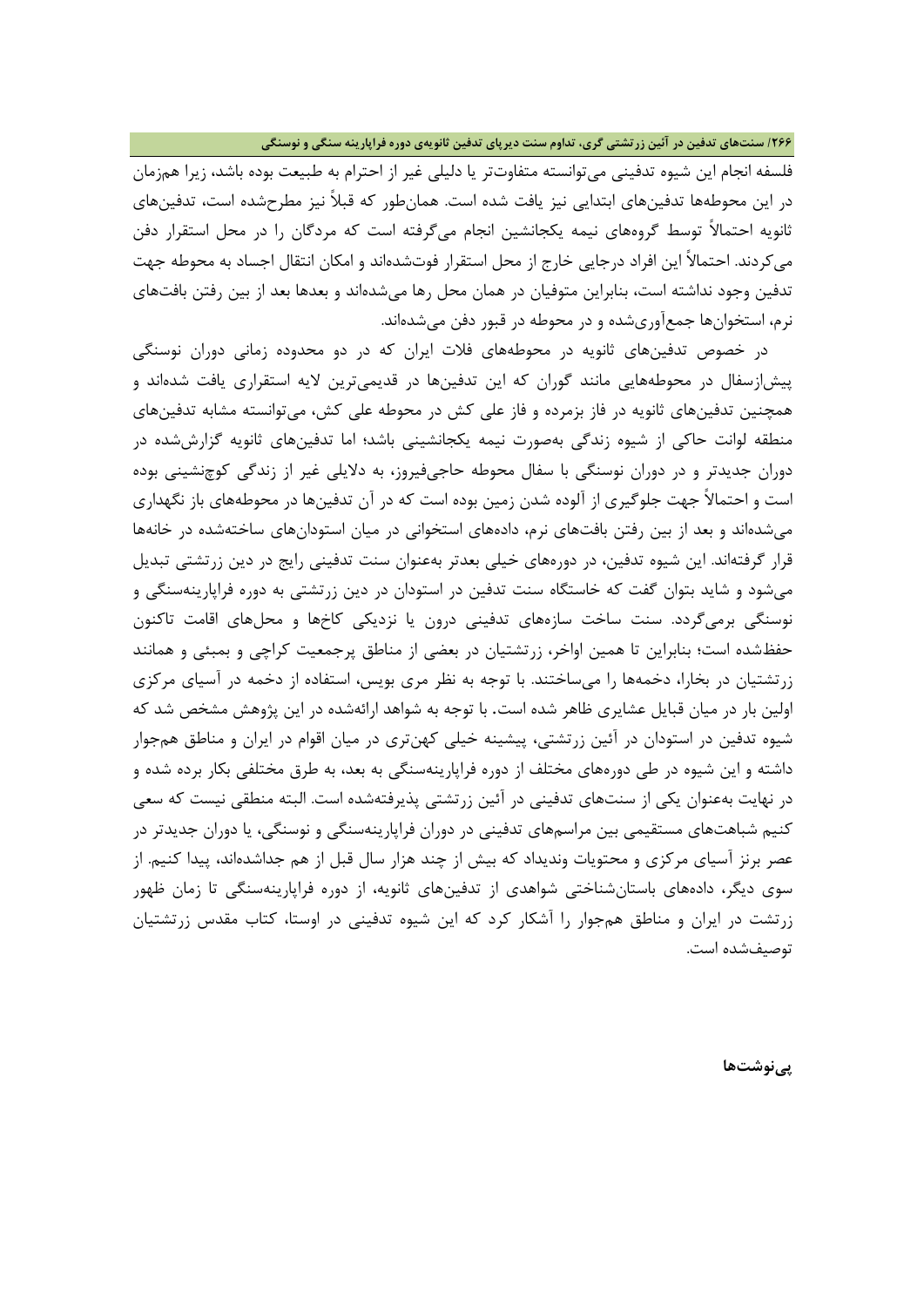## **، دورهي ،13 شمارهي ،2 تابستان <sup>1400</sup> / <sup>267</sup>** � ی نا� �طا با� تان �عات

-

.۱ لوانت، واژهاي فرانسوي است و این منطقه مساحتی به میزان 380 هزار کیلومترمربع در امتداد ساحل شرق دریاي مدیترانه و از سمت شمال تا قسمتهاي جنوبی ترکیه گسترش مییابد. از شرق به اردن و سوریه و از سمت غرب به شبهجزیره سینا مشرف است (2012:70 .Maher et al.

.۲ تمدن آمودریا یا مجموعه باستانشناختی بلخ- مرو (Complex Archaeological Margiana–Bactria (یا بهطور اختصار BMAC: عنوان تمدن عصر مفرغ در آسیاي میانه است و بیشینه آن به پیرامون 2200 پیش از میلاد تا 1700 پیش از میلاد میرسد و در حوزههاي ترکمنستان، شمال افغانستان و ایران، جنوب ازبکستان و غرب تاجیکستان و شمالشرق ایران گسترشیافته است. باختر (بلخ امروزي) (به یونانی: Bactria(، سرزمینی باستانی در شمال افغانستان امروزي بوده و مرو (به یونانی: Margiana(، یکی از ساتراپی هاي شاهنشاهی هخامنشیان بوده که امروزه در ترکمنستان واقع است.

#### **منابع**

- ترومپلمن، لئو، (1372)، «قبور و آئین تدفین در دورة ساسانی»، ترجمۀ مولود شادکام. باستانشناسی و تاریخ، سال هشتم، شمارة ، ص ٢٩-٣٧.
- توفیقیان، حسین و باستانی، محرم، (1395)، «پژوهشی در آئینهاي تدفین در دورة ساسانی در سواحل خلیجفارس»، مطالعات ب*استان شناسی*، دورهٔ ۸، شمارهٔ ۲، ص ۱۸-۳۴.

ستگاست، مري، (1392)، آنگاهکه زرتشت سخن گفت. ترجمۀ شهربانو صارمی، تهران، انتشارات ققنوس.

- شعرباف، مرضیه و نظري، فاضل، (1396)، «بررسی سنتهاي تدفینی در دورة ساسانی بر اساس یافتههاي باستانشناسی»، پژو*هشهای باستانشناسی ایران*، دورهٔ هفتم، شمارهٔ ۱۵، ص ۱۶۳-۱۸۱.
- جعفري، محمدجواد، (1396)، گورستان خرسنگی محوطه 88 تنگ بلاغی (پاسارگاد). مجموعۀ مقالات سومین همایش باستان شناسان جوان ایران،ص .154-141
- حیدر زاده، آزاده و رهبر، مهدي، (1388)، «کشف یک برج خاموشی از دورة ساسانی در بندیان و بررسی سفال نوشته بهدستآمده از آن»، *فصلنامه اثر*، شمارهٔ ۴۶، ص ۱۵-۲۴.
- پولاك، سوزان و مقدم، عباس، (1397)، میراث در خطر تپه سوز و تل چگاسفلی، تهران، انتشارات پژوهشگاه میراث فرهنگی و گردشگري.
- چایچی امیر خیز، احمد، (1375)، تدفین در ایران از آغاز تا 5000 پیش از میلاد، پایاننامه کارشناسی ارشد باستانشناسی، دانشگاه تربیت مدرس.
- طلایی، حسن، (1381)، «سنتها و شیوههاي تدفین در عصر آهن ایران»، مجله دانشکده ادبیات و علوم انسانی دانشگاه تهران، دورة ،51-50 شمارة ،163-162 ص .192-173
- عنایتی زاده، ایرج و آموزگار، ژاله، (1396)، «نگاهی تطبیقی به دخمه زرتشتیان در ایران و هند و جنبههاي آئینی و دینی ساخت دخمه در سنت پارسیان»، *پژوهشهای ایران شناسی*، سال هفتم، شمارهٔ ۲، ص ۹۳-۱۰۸.
- فیروزمندي، بهمن و لباف خانیکی، میثم (1385)، «ساختار اجتماعی جوامع سکایی با توجه به شیوة تدفین»، دانشکده ادبیات و ع*لوم انسانی دانشگاه تهران*، دورهٔ ۵۷، شمارهٔ ۵، ص۶۷-۹۱.
- نعمتی، محمدرضا و صدرایی، علی، (1391)، «بررسی شیوههاي تدفین در دوره اشکانی در گورستان ولیران دماوند»، مطالعات ب*استان شناسی،* شمارهٔ ۲ (۴)، ص ۱۰۳-۱۲۱.
- نورالهی، علی، (1391)، «گورستانهاي عصر آهن III حوزه رود گنگیر در دشت ایوان جوب گوهر و گلخنان مرده»، کندوکاو، شمارة ،5 ص .24-7
- هاشمی زرج آباد، حسن، شیرازي، روح االله، فرزین، سامان و ظهوریان، مریم (1393)، «نویافتههایی از تدفینهاي سنگی در مکران ایران (شهرستانهای نیک شهر و چابهار)»*، پژوهشهای باستانشناسی ایران*، شمارهٔ ۷ (۴)، ص ۹۵-۱۱۲.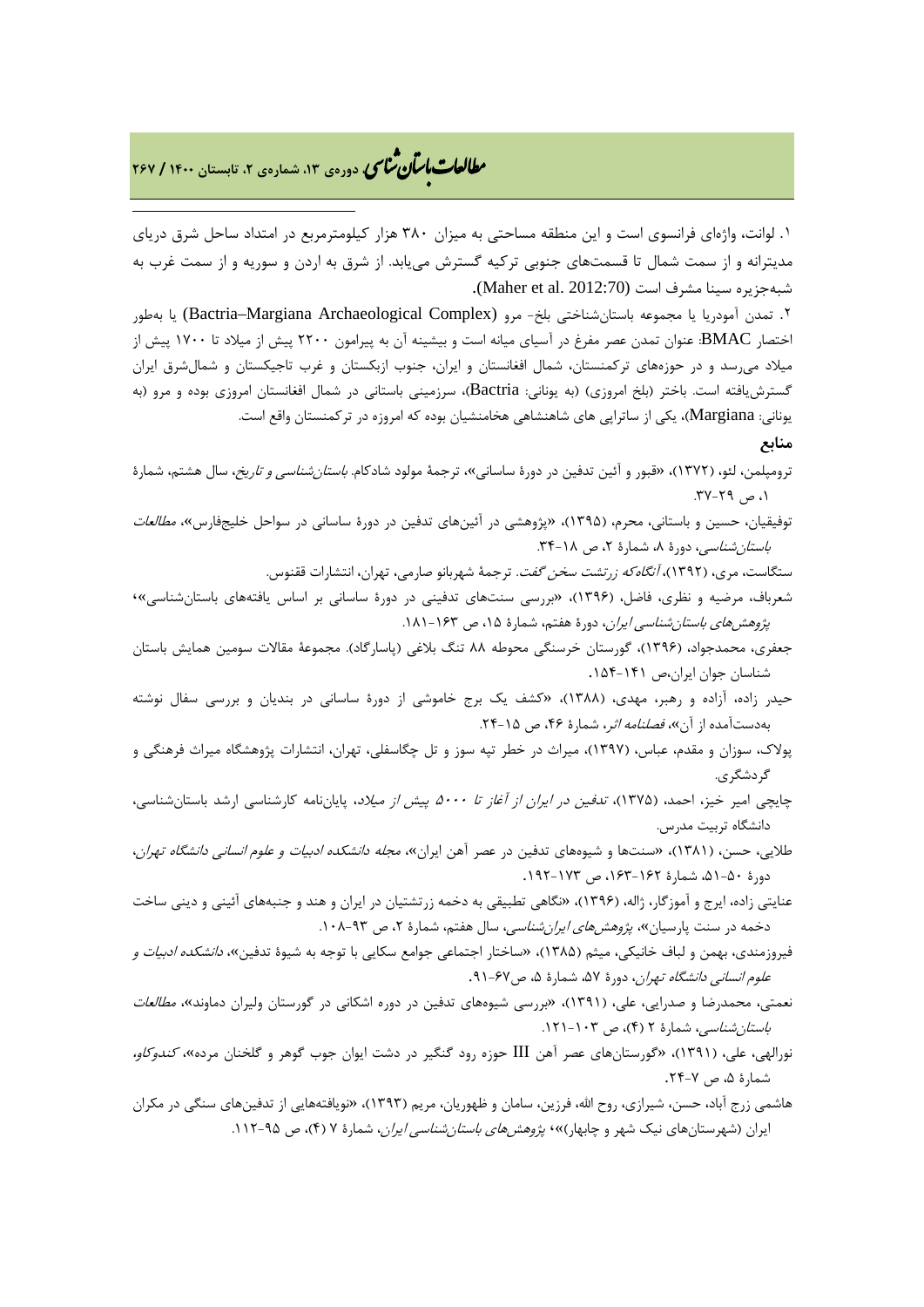**/268 سنتهاي تدفین در آئین زرتشتی گري، تداوم سنت دیرپاي تدفین ثانویهي دوره فراپارینه سنگی و نوسنگی**

- Basafa. H. 2016. Burial Cultures of Khorasan in Late Bronze Age. *Intl. J. Humanities* 23(4): 30- 46.
- Binford. L. R. and Binford. R. 1968. *New Perspective in Archaeology*. Aldine Publishing Company, Chicago.
- Binford. L. 1971. *Mortuary practices, their study and their potential. Approaches to the Social Dimensions of Mortuary Practices*. Ed. J. Brown. Memories of the Society for American Archaeology 25: 6-29.

Bonora. G. L. and Vidale. M. 2013. *The Middle Chalcolithic in southern Turkmenistan and the archaeological record of Ilgynly-Depe*.In Ancient Iran and Its Neighbours: Local Developments and Long-range Interactions in the 4th Millennium BC. (ed) Cameron A. Petrie. Oxbow Book. 140-165.

Boyce. M. 1989. *A History of Zoroastrianism*. Leiden.

- Brown. J. A. 1981. *The Search for Rank in Prehistoric Burial*. Cambridge.
- Burney. C. 1977. *From Village to Empire*. London.

-

Childe. V. G. 1957. *The Dawn of the European Civilization*. London.

- Donti. M. D. 2013. *Hasanlu V The Late Bronze and Iron I periods*. University of Pennsylvania Museum of Archaeology and Anthropology.
- Erdem. D. 2006. *Social Differentiation in Cayonu and Abu Hureyra Through Burial Customs and Skeletal Biology*. Master Thesis. Middle East Technical University.
- Firouzmandi. B. And Labaf Khaniki. M. 2007. The social structure of Scythian communities according to the burial practice. *Journal of The Faculty of Literature And Humanities* 57(5): 67-91. [In Persian].
- Galili. E. & Eshed. V. & Gopher. A. and Hershkovitz. I. 2005. *Burial Practices at the Submerged Pre-pottery Neolithic C Site Of Atlit-Yam, Northern Cost Of Israel*. American Schools of Oriental Research.
- Grenet. F. 1990. Burial II: Remnants of burial practices in Ancient Iran. *Encyclopedia Iranica* 4: 559-561.
- Grindell. B. 1998. *An Examination of Mortuary Practices and Social Complexty in The Levantine Natufian And Pre-porttery Neolithic A.* Dissertation Submitted to the Faculty of Department of Anthropology In Partial Fulfillment of the Requirements for the Degree of Doctor of Philsophy The university of Arizona.
- Guerrero. E. Molist. M. Kuijt. I. and Anfruns. J. 2009. Seated Memory: New Insight into Near Eastern Neolithic Morturary Variability from Tell Halula. *Current Anthropology* 50 (3): 379- 391.
- Hauptmann. H. & Schmidt. K. 2001. Frühe Tempel— frühe Götter?, in Deutsches Archaologisches Institut (ed.), Archäologische Entdeckungen. Die Forschungen des Deutschen Archäologischen Instituts im 20. Jahrhundert. Zaberns Bildbände zur Archäologie, Mainz. 258-266.
- Hertz. R. 1907. *Death and the Right Hand*. Cohen and West, London.
- Hole. F. and Flannery. K. 1963. *Excavations at Ali Kosh Iran, 1961*. Leiden: E.J. Bril
- Kroeber. A. 1927. "Disposal of the dead". *American Anthropologist*, 29: 308-315.
- Hole. F. 1977. *Studies in the archeological history of the Deh Luran Plain: The excavation of Chagha Sefid*. Ann Arbor: University of Michigan.
- Jafari. M. J. 2013. Report of the Third Season of Archaeological Excavation at Lama Cemetery, Iran. *Iranian Archaeology* 4:58-77.
- Lamberg-Karlovsky. C. C. and Humphries. J. 1967. The cairn burial in southeastern Iran, *East and West* 18: 269-276.
- Mellaart. J. 1967. *Catal Huyuk, A Neolithic town in Anatolia. London*: Thames and Hudson.
- Modi. J. 1937. *The religions ceremonies and customs of the parsees*. British India Press, Mazagon, Bombay.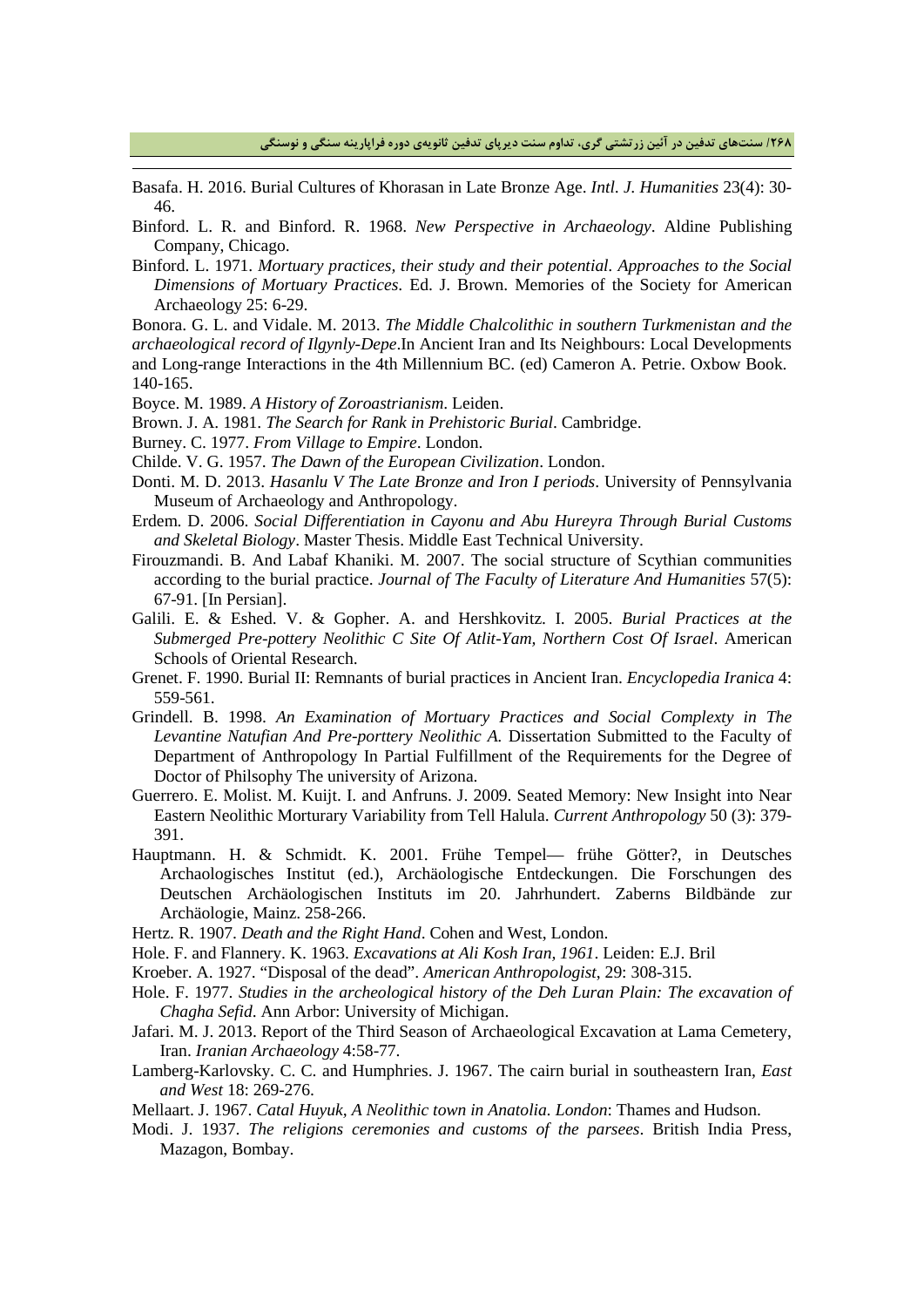### **، دورهي ،13 شمارهي ،2 تابستان <sup>1400</sup> / <sup>269</sup>** � ی نا� �طا با� تان �عات

-

- Moghaddam, A. 2016. A fifth-millennium B.C cemetery in the north Persian Gulf: The Zohreh Prehistoric Project. *Antiquity Publications Ltd, ANTIQUITY* 90 (353):1-6.
- Nativ. A; Gopher. A. 2010. The Cemetery as a Symbol: a Reconsideration of Chalcolithic Burial Caves in the Southern Levant. *Cambridge Archaeological Journal* 21 (2): 229–45.
- Paymaster. R. B. 1954. *Early History of The Parsees in India: From their Landing in Sanjan to 1700 A.D*., Bombay: Zaratoshti Dharam Sambandhi Kelavni Apnari.
- Pearson. P. M. 1999. *The Archaeologu of Death and Burial*. Texas A&M University Press.
- Renfrew. C. 1994. *The Ancient Mind: Element of Cognitive Archaeology*. Cambridge University Press. 45-54.
- Rezalou. R. and Ayremlou. Y. 2016. A Preliminary Report on the First Season of Excavations at Gilavan Cemetery in Northwestern Iran. *International Journal of the Society of Iranian Archaeologists* 2(4): 45-74.
- Rollefson. G. O. 2002. *Ritual and Social Struvture at Neolithic Ain Ghazal*. New York, Boston, Dordrecht, Moscow, Kluwer Academic Publishers. 165-188.
- Sarianidi. V. 1998. *Margiana and Protozoroastrianism*. Athens.
- Sarianidi. V. 2001. *Necropolis of Gonur and Iranian Paganism*. Moscow.
- Sarianidi. V. 2007. *Necropolis of Gonur*. Capon Editions. Athens.
- Salzmann. G. A. 2016. *The new chronology of the Bronze Age of Tepe Hissar, Iran*. University of Pennsylvania, Musem of Archaeology and Anthropology. Philadelphia.
- Saxe. A. 1970. *Social Dimensions of Mortuary Practice*. University Microfilms, Ann Arbor.
- Schmandt-Besserat. D. 2013. *Symbols at 'Ain Ghazal*. ex oriente, Berlin, Germany.
- Schmidt. E. F. 1937. *Excavations at tape Hissar, Iran*. Philadelphia.
- Segal. D. Carmi. I. Gal. Z. Smith. L. H. and Shalemi. D. 1998. Proceedings of the 16th International '4C Conference, edited by W. G. Mook and J. van der Plicht. *Radiocarbon*  40(2): 707-712.
- Stordeur. D. 2000. *Jerf el Ahmar et l'émergence du Néolithique au Proche Orient*, in Guilaine J. (ed.), Premiers paysans du monde. Naissances des agricultures. Éditions Errance, Paris: 33- 60.
- Tainter. J. 1978. Social inferences and mortuary practice. An experiment in numerical classification. *World Archaeology* 7(1) 1-15.

Trigger. B. 1989. *A History of Archaeological Thought*. Cambridge University Press, Cambridge.

- Voigt. M. M. 1983. *Hajji Firuz Tepe, Iran: the Neolithic Settlement*. The University Museum, University of Pennsylvania.
- Weeks. L. R. 2013. *The Development and Expansion of a Neolithic way of Life*. oup Uncorrected Proof – First proofs.
- Worsaae. J. 1843. Danmarks Oldtid Oplyst ved Oldsager og Materials. Ph.D. Dissertation. University of Arizona.

Chaichi Amirkhiz. A. 1996. *Burial in Iran from the beginning to 5000 B.C.* Master Thesis. Department of Archaeology. Tarbiat Modares University. [In Persian].

- Enayatizadeh. I. And Amouzegar. J. 2017. A Comparative Look at the Zoroastrians Dakhmas in Iran and India and the Ritual and Religious Aspects of Making the Dakhma in the Parsees Tradition*. Iranin Studies* 7(2): 93-108. [In Persian].
- Jafari. M. J. 2017. *Megalithic Cemetery, 88 Tang Bolaghi area (Pasargad)*. Proceedings of the Third Conference of Young Archaeologists of Iran.141-154. [In Persian].